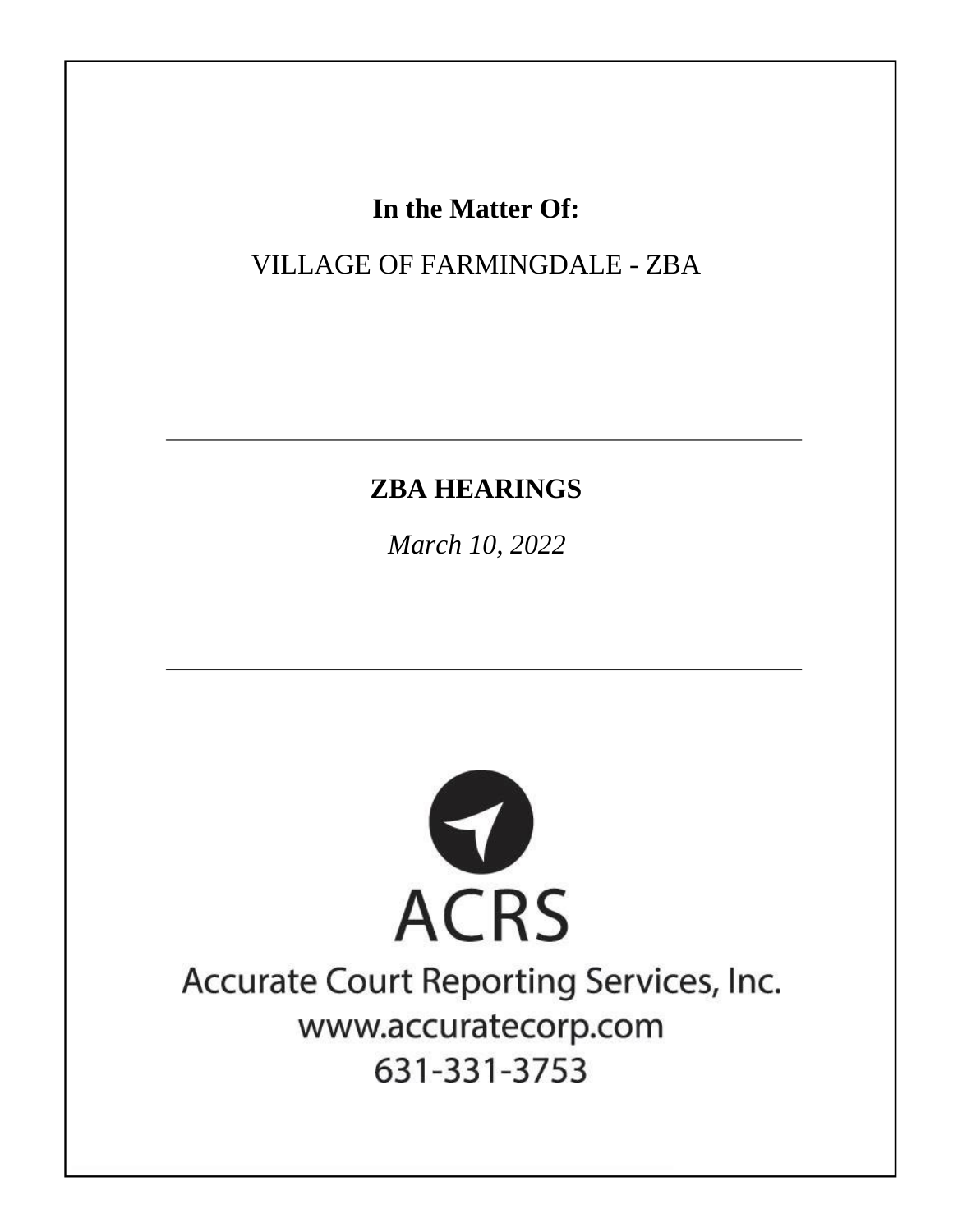| $\mathbf{2}$            |                                                 |
|-------------------------|-------------------------------------------------|
| $\overline{3}$          |                                                 |
| $\overline{\mathbf{4}}$ | ZONING BOARD OF APPEALS PUBLIC HEARING          |
| 5                       | THE INCORPORATED VILLAGE OF FARMINGDALE         |
| 6                       | <b>361 MAIN STREET</b>                          |
| $\overline{7}$          | FARMINGDALE, NEW YORK 11735                     |
| 8                       |                                                 |
| 9                       | March 10, 2022                                  |
| 10                      | 8:00 p.m.                                       |
| 11                      |                                                 |
| 12                      |                                                 |
| 13                      |                                                 |
| 14                      |                                                 |
| 15                      |                                                 |
| 16                      |                                                 |
| 17                      |                                                 |
| 18                      |                                                 |
| 19                      |                                                 |
| 20                      |                                                 |
| 21                      |                                                 |
| 22                      |                                                 |
| 23                      |                                                 |
| 24                      | ACCURATE COURT REPORTING SERVICE, INC.          |
| 25                      | 866-388-2277 info@accuratecorp.com 631-331-3753 |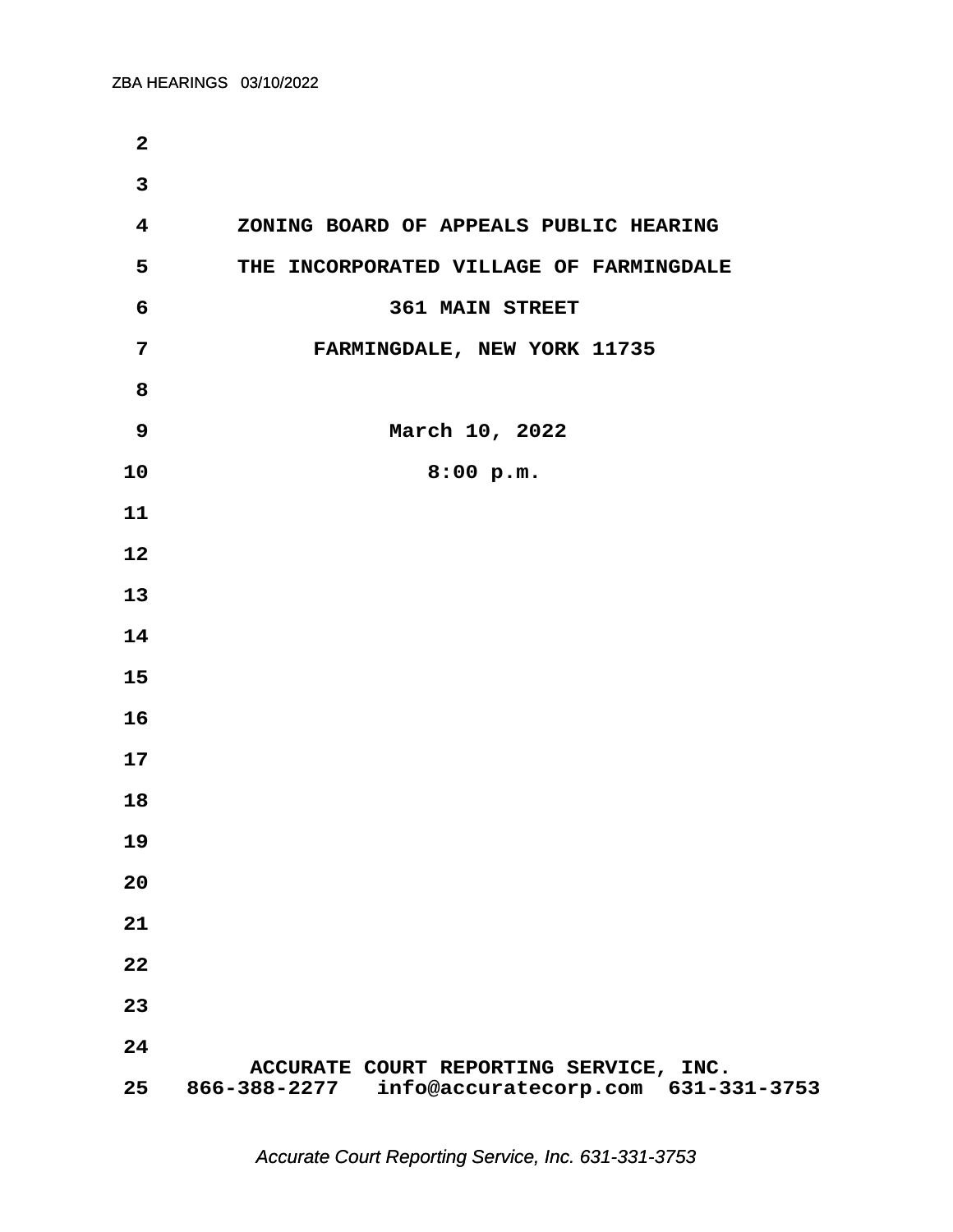| $\mathbf{2}$            | APPEARANCES:                                |
|-------------------------|---------------------------------------------|
| $\mathbf{3}$            | DAVID NOSTRAND, Chairman                    |
| $\overline{\mathbf{4}}$ | MARISA TULLY, Board Member                  |
| 5                       | MARY CARPENTER, Board Member                |
| 6                       | JAMES PORTER, Board Member                  |
| $7\overline{ }$         | STEVE FELLMAN, Building Inspector           |
| 8                       | CLAUDIO DEBELLIS, ESQ., Board Counsel       |
| 9                       | MELISSA GRAHAM, Long Island Perfect Permits |
| 10                      | MATTHEW LAIETTA, Applicant - Case #3-1      |
| 11                      | DENISE RIVERA, Applicant - Case #3-2        |
| 12                      |                                             |
| 13                      |                                             |
| 14                      |                                             |
| 15                      |                                             |
| 16                      |                                             |
| 17                      |                                             |
| 18                      |                                             |
| 19                      |                                             |
| 20                      |                                             |
| 21                      |                                             |
| 22                      |                                             |
| 23                      |                                             |
| 24                      |                                             |
| 25                      |                                             |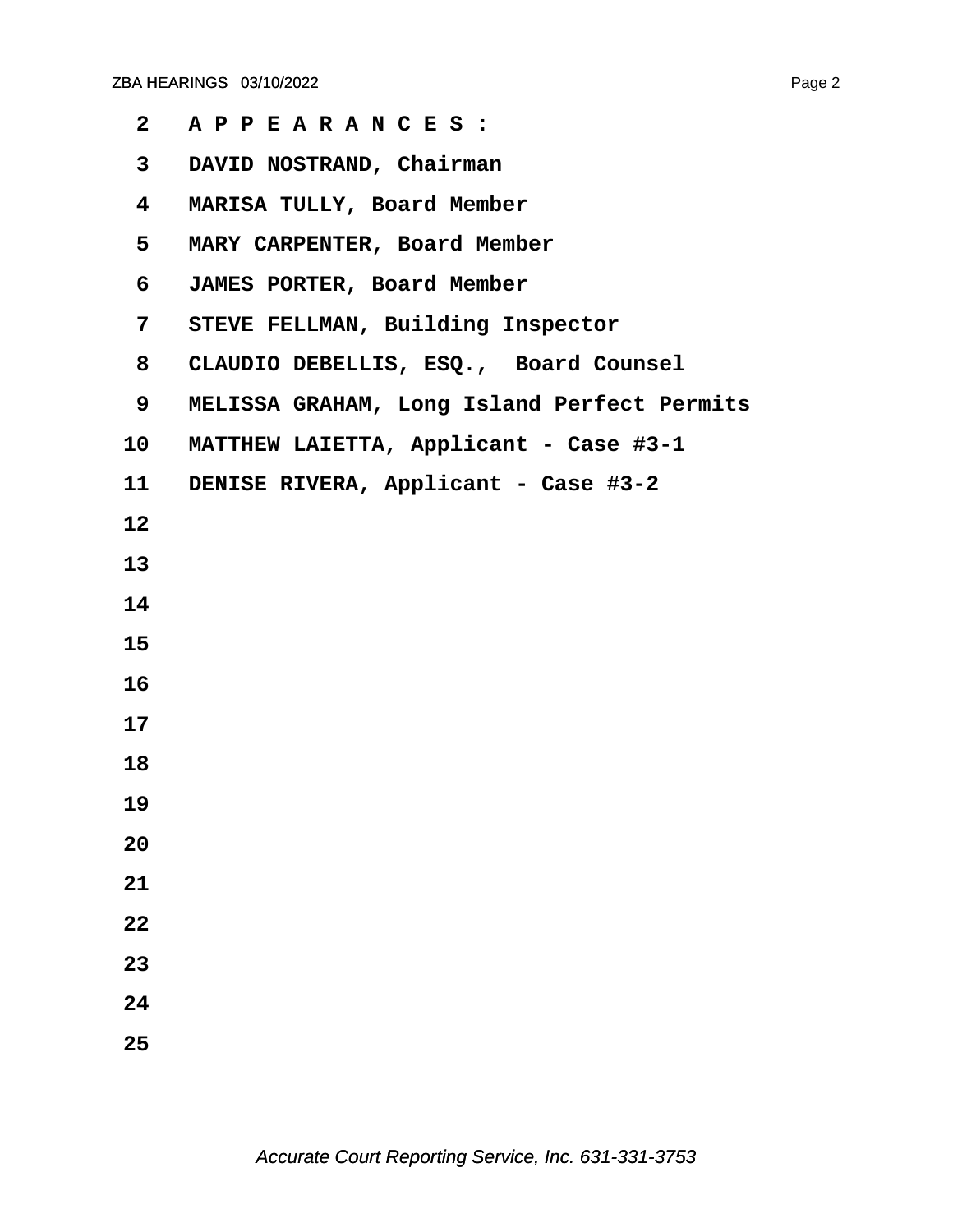<span id="page-3-0"></span>

| $\mathbf 1$  | $3 - 10 - 22 - 2BA$                      |
|--------------|------------------------------------------|
| $\mathbf{2}$ | CHAIRMAN NOSTRAND: We need to open       |
| 3            | the meeting for March 10, 2022.          |
| 4            | MR. PORTER: I make a motion.             |
| 5            | CHAIRMAN NOSTRAND: Motion carried.       |
| 6            | We do need a motion to waive the         |
| 7            | reading of the minutes from the last     |
| 8            | meeting.                                 |
| 9            | MS. CARPENTER: I'll make a motion        |
| 10           | to waive the reading of the minutes from |
|              | 11 our last meeting.                     |
| 12           | CHAIRMAN NOSTRAND: All in favor?         |
| 13           | MR. FELLMAN: We need a second?           |
| 14           | MS. CARPENTER: Second it.                |
| 15           | MR. PORTER: I second.                    |
| 16           | CHAIRMAN NOSTRAND: Motion carried.       |
| 17           | Okay, first case, 3-1, Chris Ross        |
| 18           | Building Permits for 51 Maple Street,    |
| 19           | pool.                                    |
| 20           | CHAIRMAN NOSTRAND: You can come          |
| 21           | up.                                      |
| 22           | MS. GRAHAM: Okay.                        |
| 23           | COURT REPORTER: May I just get           |
|              | 24 your name and the spelling of it?     |
| 25           | MS. GRAHAM: Yup, it's Melissa            |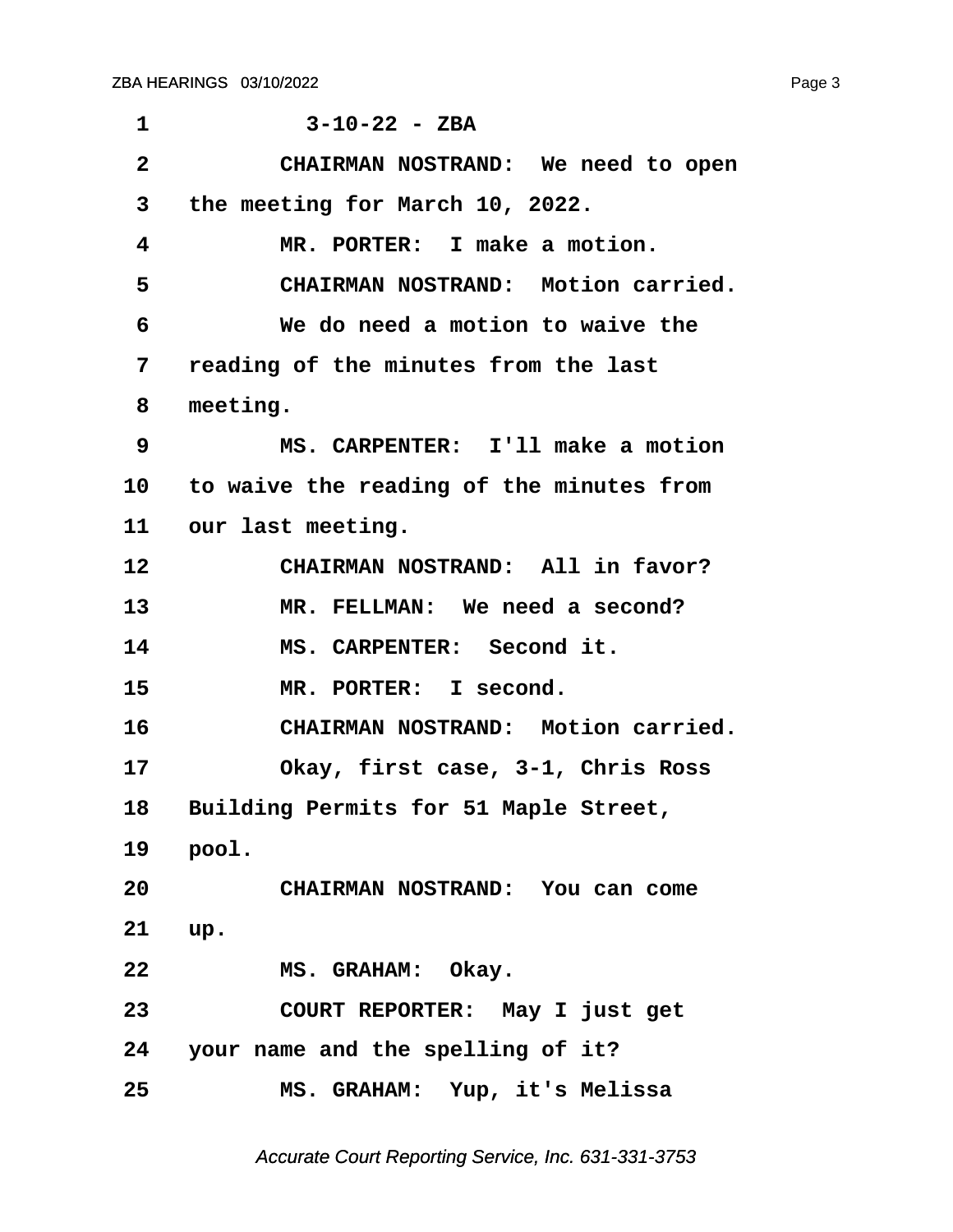<span id="page-4-0"></span>**·1· · · · · · 3-10-22 - ZBA ·2· ·Graham, G-R-A-H-A-M. ·3· · · · · COURT REPORTER:· Thank you. ·4· · · · · MS. GRAHAM:· You're welcome.** 5 **· Okay, good evening.** My name is **·6· ·Melissa Graham. I'm from Long Island ·7· ·Perfect Permits, 124 Front Street, Suite ·8· ·205, Massapequa Park.· I am the agent ·9· ·representing Matthew Laietta who is the 10· ·homeowner of 51 Maple Street, Farmingdale, 11· ·Section 49, Block 122, Lot 142.** 12 **an application was filed to** 13 maintain an existing semi in-the-ground **14· ·pool.· The existing pool does not meet the 15· ·required side yard setback of 10 feet. 16· ·The pool maintains a 4.2-foot side yard** 17 setback. My clients purchased the home in **18· ·2011 and installed the pool in 2021.** 19 **Infortunately, they had the pool 20· ·company do the application for the pool, 21· ·and they thought they were in the Town of 22· ·Oyster Bay so they went based on those 23· ·setbacks so they were not aware that they 24· ·were not in compliance. 25· · · · · CHAIRMAN NOSTRAND:· Okay.**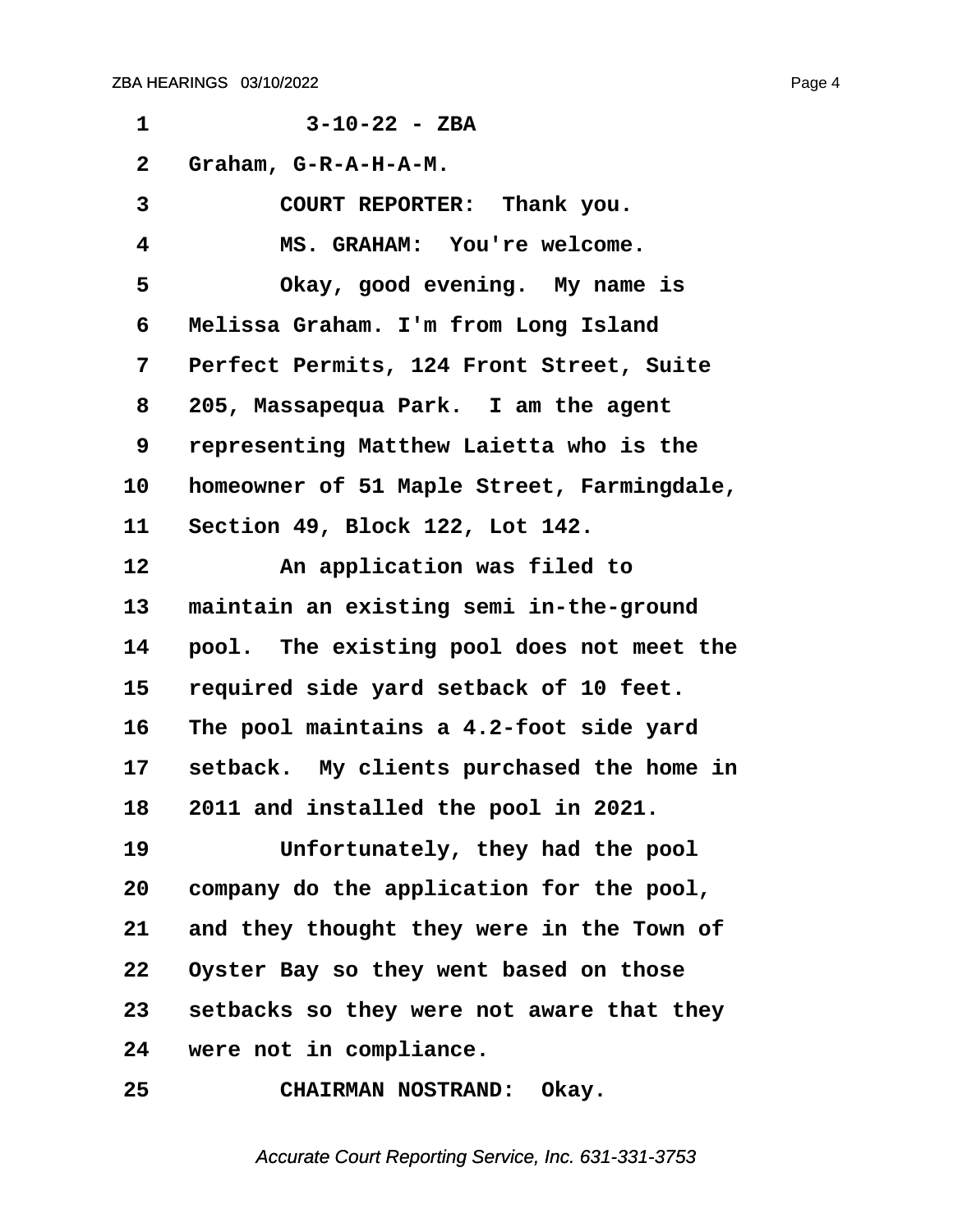<span id="page-5-0"></span>

| $\mathbf 1$  | $3 - 10 - 22 - 2BA$                        |
|--------------|--------------------------------------------|
| $\mathbf{2}$ | MR. GRAHAM: As you can see from            |
| 3            | the pictures, it really was the only spot  |
| 4            | my clients could put their pool in the     |
| 5            | backyard that it would fit comfortably for |
| 6            | them.                                      |
| 7            | With a lot of uncertainty in the           |
| 8            | world they've decided to invest in their   |
| 9            | home rather than go out and enjoy the      |
| 10           | world.                                     |
| 11           | They have one child who is an avid         |
| 12           | swimmer which is another reason why they   |
| 13           | chose to put a pool in their backyard.     |
| 14           | The pool is enclosed by a six foot         |
| 15           | PVC fence. All their gates open out, they  |
| 16           | self-close, they self-lock. They have all  |
| 17           | the required safety alarms installed.      |
| 18           | My client spoke to his neighbor who        |
| 19           | is abutting him who is most affected by    |
| 20           | this side yard setback. He does not have   |
| 21           | any objection to the pool being            |
| 22           | maintained. He also wrote a letter that I  |
| 23           | would like to just submit.                 |
| 24           | CHAIRMAN NOSTRAND: Okay.                   |
| 25           | MS. GRAHAM: Just stating that he's         |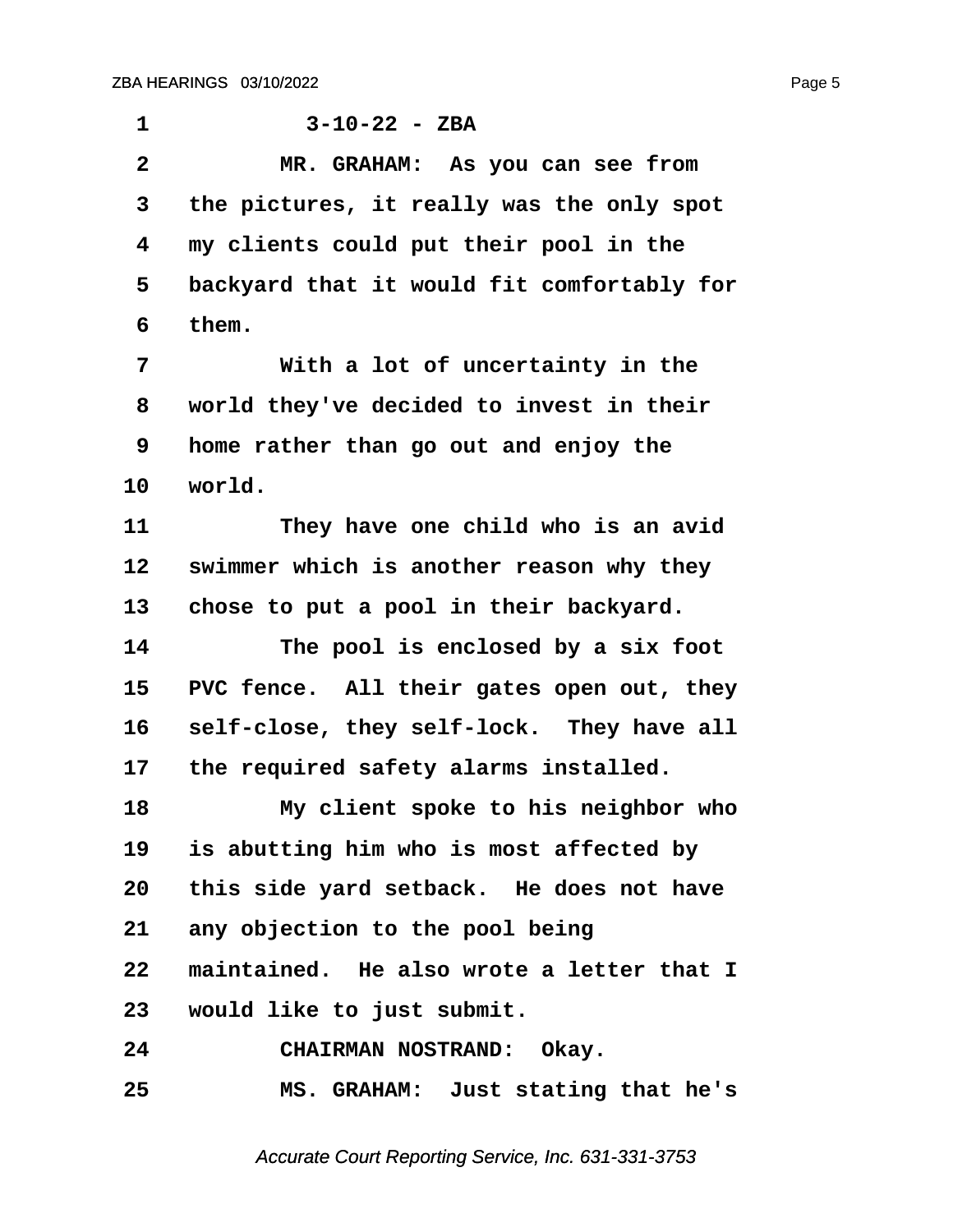<span id="page-6-0"></span>

| 1            | $3 - 10 - 22 - 2BA$                           |
|--------------|-----------------------------------------------|
| $\mathbf{2}$ | okay with everything, and then -- did you     |
| 3            | guys need -- do you have the pictures of      |
| 4            | the pool or did you need those, as well?      |
| 5            | CHAIRMAN NOSTRAND: I don't think              |
| 6            | we have any pictures.                         |
| 7            | MS. GRAHAM: These are the pictures            |
| 8            | of the pool in the backyard if you'd like     |
| 9            | to take a look.                               |
| 10           | CHAIRMAN NOSTRAND: Okay.                      |
| 11           | MS. GRAHAM: And that concludes my             |
| 12           | presentation.                                 |
| 13           | CHAIRMAN NOSTRAND: So I assume                |
| 14           | this permit you're -- the variance you're     |
| 15           | looking for is just to bring this into        |
| 16           | compliance.                                   |
| 17           | MS. GRAHAM: Correct.                          |
| 18           | CHAIRMAN NOSTRAND: Okay.                      |
| 19           | MR. FELLMAN: Yeah, the pool                   |
|              | 20 setback is 10 feet from any property line. |
| 21           | MR. PORTER: And this one is what?             |
| 22           | MR. FELLMAN: Six feet?                        |
| 23           | MR. PORTER: Four, two.                        |
| 24           | MS. GRAHAM: It's 4.2.                         |
| 25           | MR. FELLMAN: 4.2, all right.                  |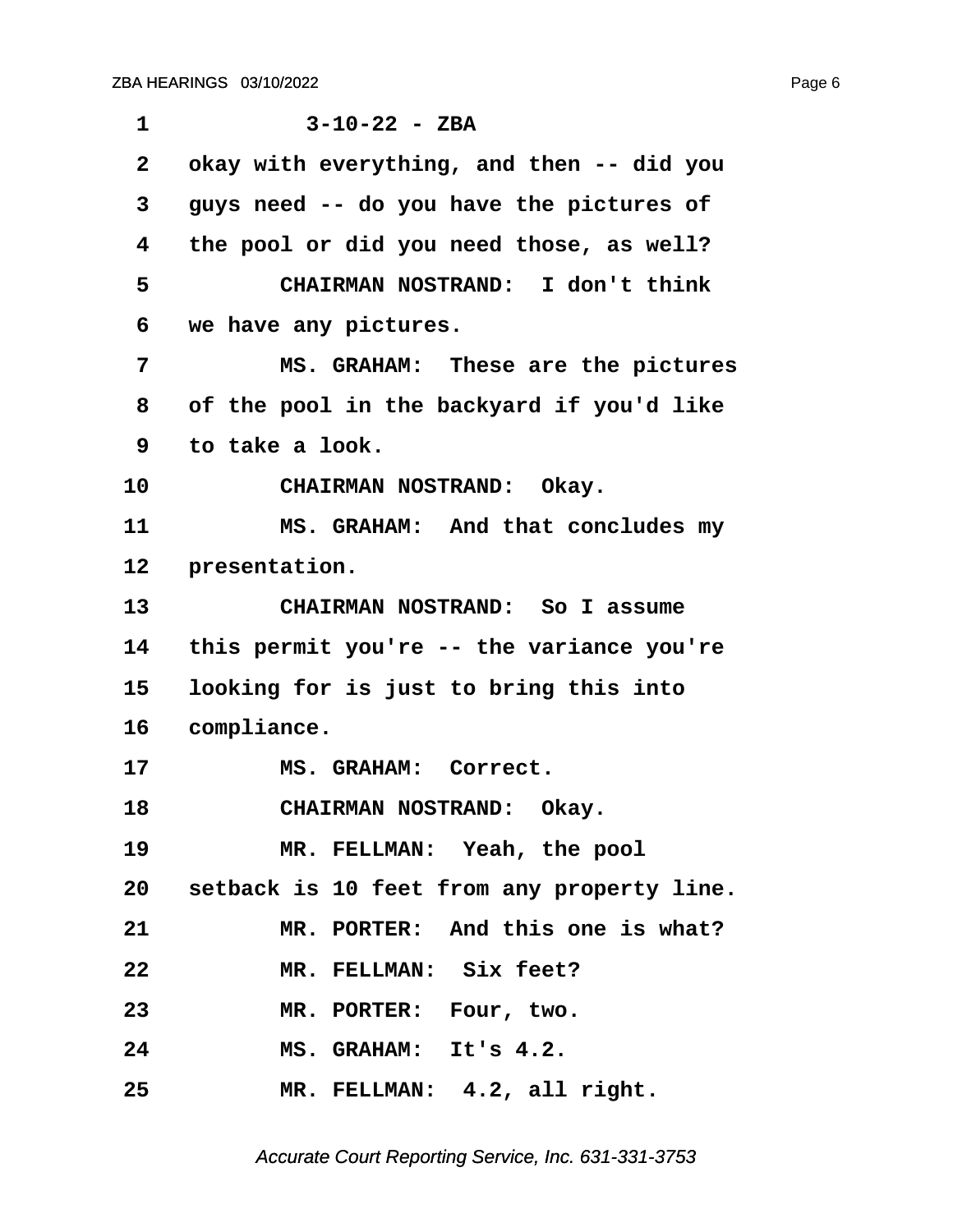<span id="page-7-0"></span>**·1· · · · · · 3-10-22 - ZBA ·2· · · · · MS. GRAHAM:· Yeah, in Oyster Bay ·3· ·it's actually five so the pool company was ·4· ·wrong all around but -- ·5· · · · · MR. FELLMAN:· Is this an ·6· ·above-ground or -- ·7· · · · · MS. GRAHAM:· It's a semi ·8· ·in-the-ground.** 9 MR. FELLMAN: Semi in-the ground, 10 all right. 11 **MS. GRAHAM:** Yeah. 12 MS. TULLY: And there's no overhead 13 electric? **14· · · · · MS. GRAHAM:· No, they did a** 15 beautiful job. **16· · · · · CHAIRMAN NOSTRAND:· And there's no** 17 side clearance issue from the Fire 18 Department? 19 MR. PORTER: Here's the four foot, **20· ·two -- for the Fire Department.** 21 **CHAIRMAN NOSTRAND:** Okay. Is there **22· ·anybody in the audience who wants to speak 23· ·about this case? 24· · · · · MR. LAIETTA:· No, it's my house. 25· · · · · CHAIRMAN NOSTRAND:· You're allowed**

Accurate Court Reporting Service, Inc. 631-331-3753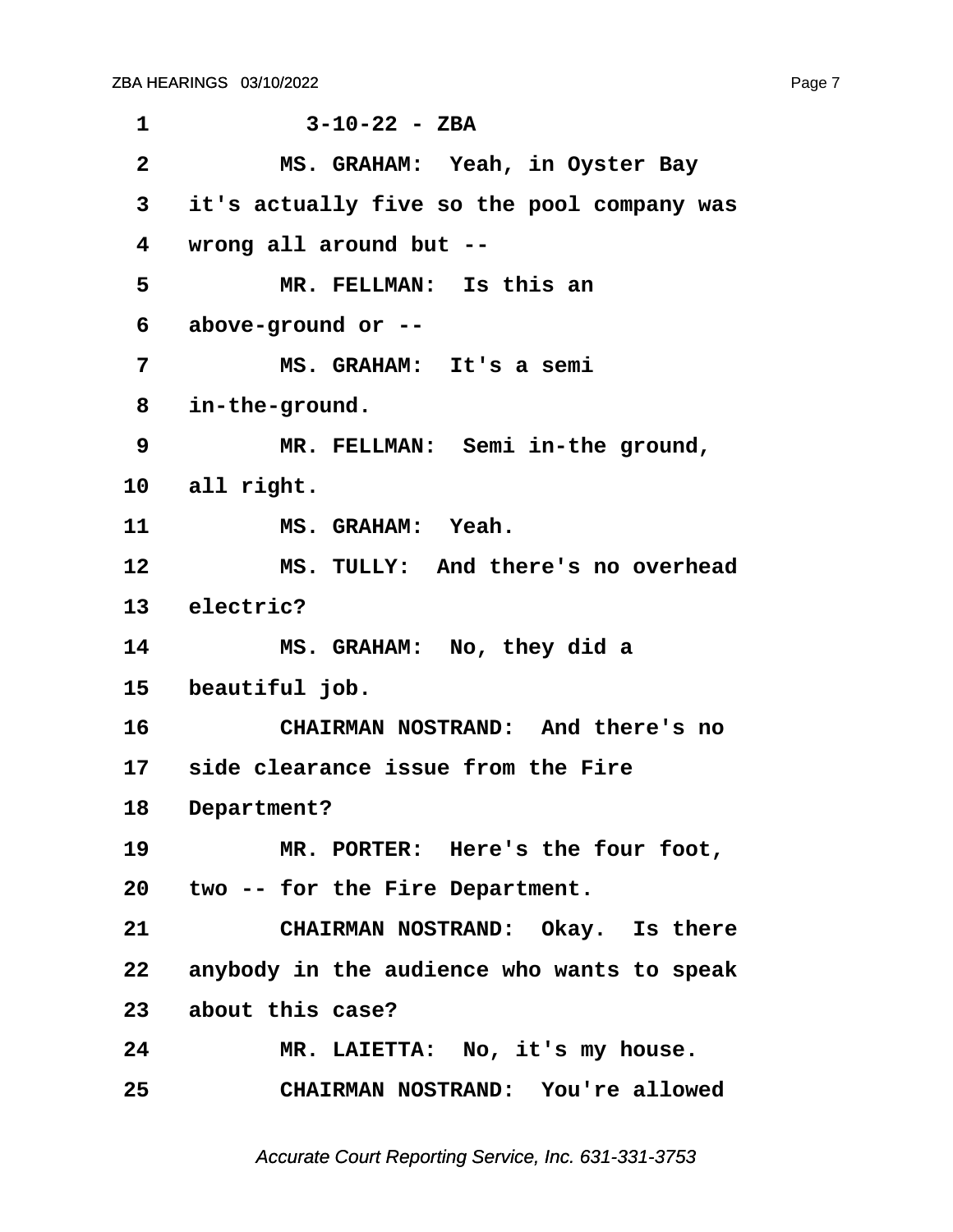<span id="page-8-0"></span>**·1· · · · · · 3-10-22 - ZBA** 2 to speak. **·3· · · · · MR. LAIETTA:· No, I'm a -- I'm ·4· ·raised here, I was raised right by Allen ·5· ·Park, and -- ·6· · · · · CHAIRMAN NOSTRAND:· Oh, you own the ·7· ·house, okay, you're the -- ·8· · · · · MS. GRAHAM:· Correct. ·9· · · · · CHAIRMAN NOSTRAND:· (Continuing) --** 10 **homeowner**, okay. **11· · · · · MR. LAIETTA:· Yeah, I'm the** 12 **homeowner, sorry. 13· · · · · I just -- I've been in the town my** 14 whole life. I didn't know, because I was 15 raised off Shirley Court right by Allen 16 Park that the Village had rules, you know. 17 **CHAIRMAN NOSTRAND: That's okay.** 18 MR. LAIETTA: But, you know. 19 **MR. FELLMAN:** That's because you **20· ·were raised in the town not in the** 21 **Village. 22· · · · · MS. CARPENTER:· Yeah, really. 23· · · · · MR. LAIETTA:· Yeah. 24· · · · · MR. FELLMAN:· We'll forgive you for 25· ·that.**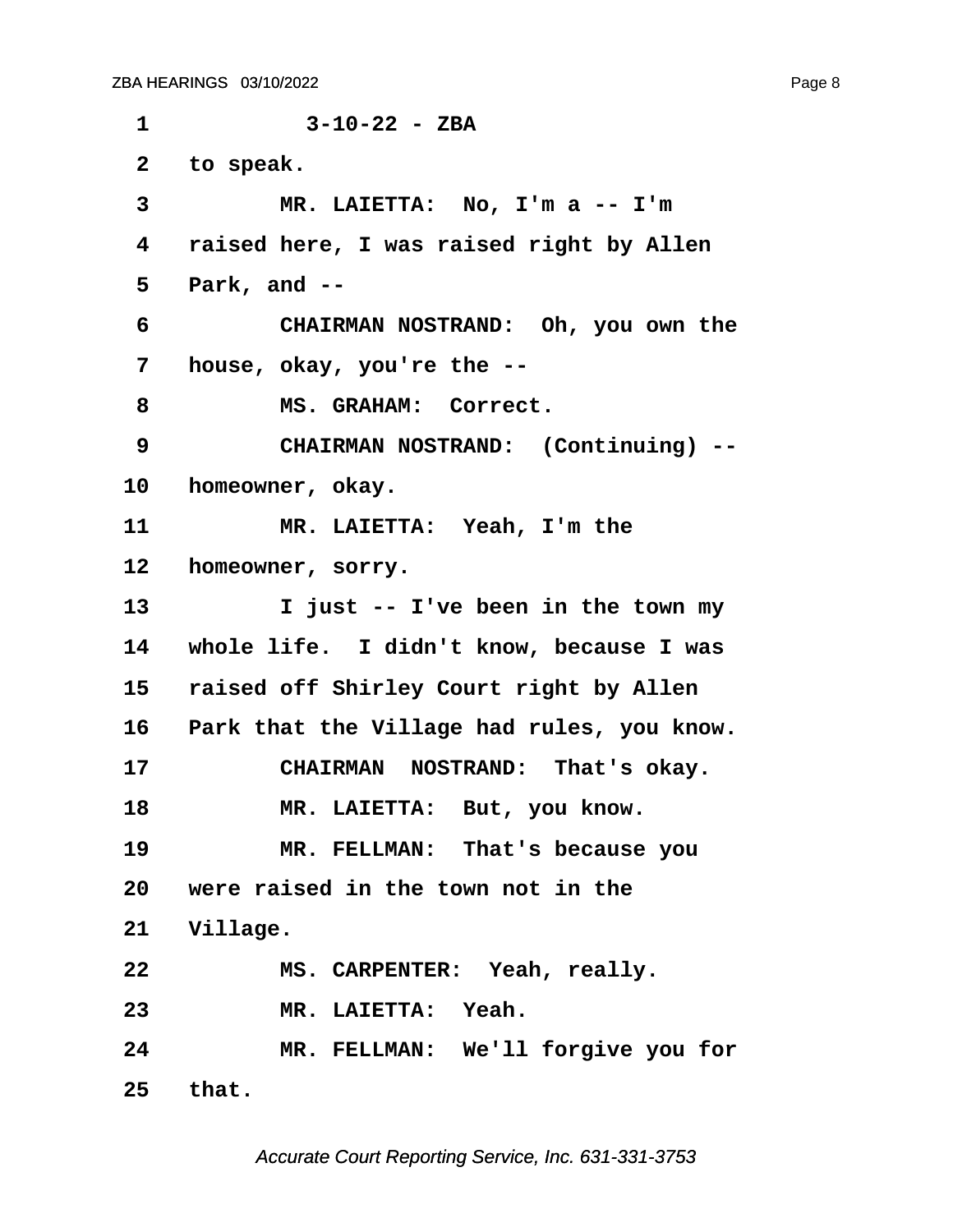<span id="page-9-0"></span>**·1· · · · · · 3-10-22 - ZBA ·2· · · · · MR. LAIETTA:· Yeah, I'm a --** 3 MR. FELLMAN: Because you're --**·4· · · · · MR. LAIETTA:· I'm an NYPD ·5· ·Sergeant, my wife's a veteran nurse. ·6· · · · · MR. FELLMAN:· Okay, as long as ·7· ·you -- ·8· · · · · CHAIRMAN NOSTRAND:· Nobody else in ·9· ·the audience has come there talk about** 10 this case? 11 *(WHEREUPON, no response was heard.)* **12· · · · · CHAIRMAN NOSTRAND:· Okay, anybody** 13 have any questions on the Board? No? 14 MS. CARPENTER: No. 15 **· CHAIRMAN NOSTRAND:** Okay. Do we 16 have a motion to -- make a motion. **17· · · · · MS. TULLY:· I would like to make to** 18 motion to approve case 3-1 for 51 Maple 19 Street. **20· · · · · MR. FELLMAN:· I'm sorry, don't you** 21 **have to close the hearing first? 22· · · · · MR. DEBELLIS:· Close the hearing. 23· · · · · CHAIRMAN NOSTRAND:· Why do I have 24· ·to close the hearing? 25· · · · · MR. FELLMAN:· You have to close the**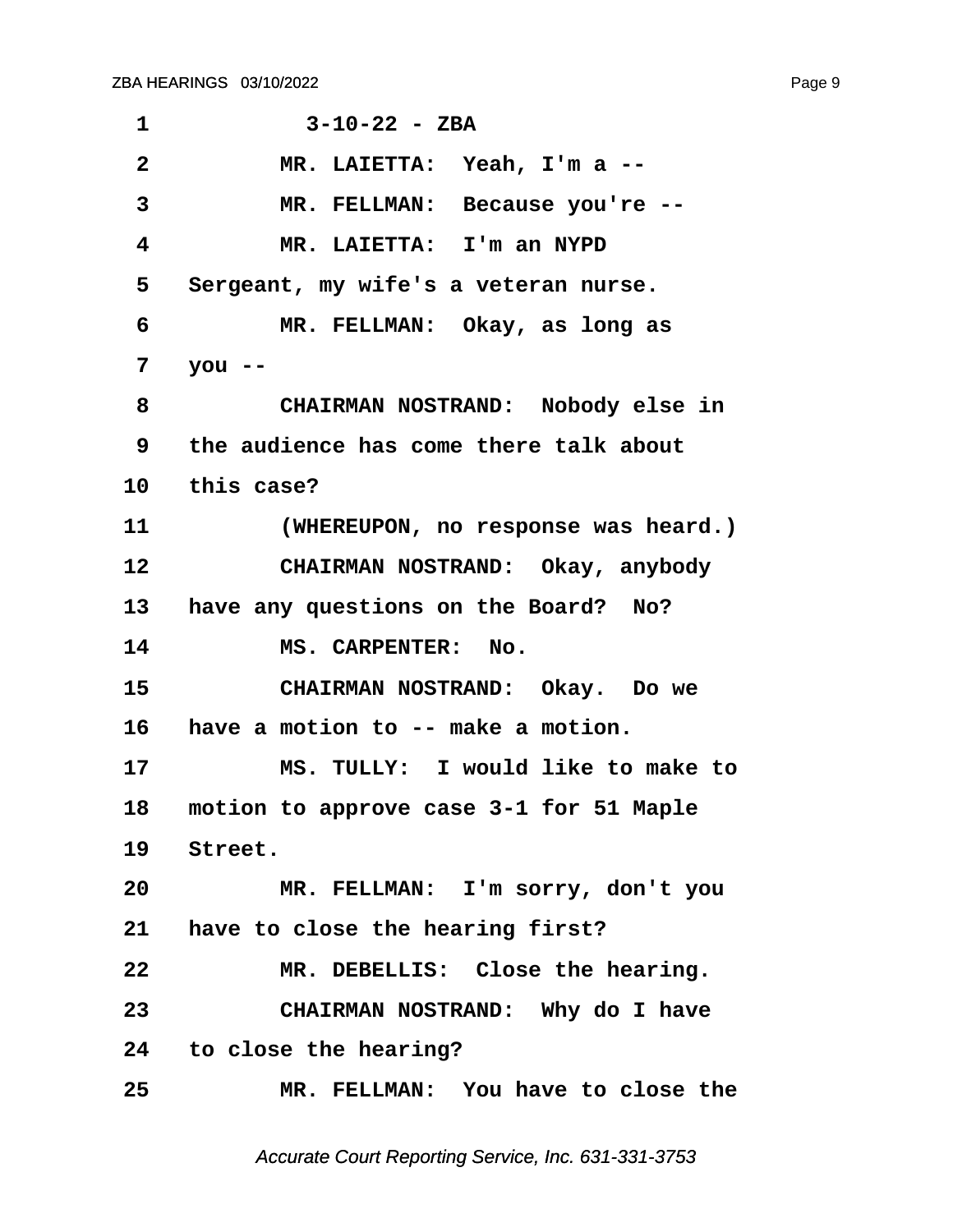<span id="page-10-0"></span>**·1· · · · · · 3-10-22 - ZBA ·2· ·hearing and then vote.** 3 MR. DEBELLIS: Yeah. **·4· · · · · MS. TULLY:· I make a motion. ·5· · · · · MS. CARPENTER:· You have to make a ·6· ·motion first; don't you? ·7· · · · · MR. FELLMAN:· Yeah, make a motion ·8· ·to close the hearing.· Close the hearing, ·9· ·and then make a motion to vote.** 10 MR. DEBELLIS: Yeah. 11 MR. FELLMAN: Am I wrong, Counsel? 12 **MR. DEBELLIS: Yeah. 13· · · · · CHAIRMAN NOSTRAND:· That's a new** 14 one on me. I never heard that before. **15· ·We've never done that before.· We always 16· ·make a motion, one way or the other, and** 17 then we move on to the next case. 18 **Please make a motion. 19· · · · · MS. TULLY:· I'd like to make a 20· ·motion for case number 3-1, 51 Maple** 21 Street to approve the application as **22· ·submitted that involved the setbacks to** 23 the pool. 24 MR. PORTER: Seconded. **25· · · · · CHAIRMAN NOSTRAND:· All in favor?**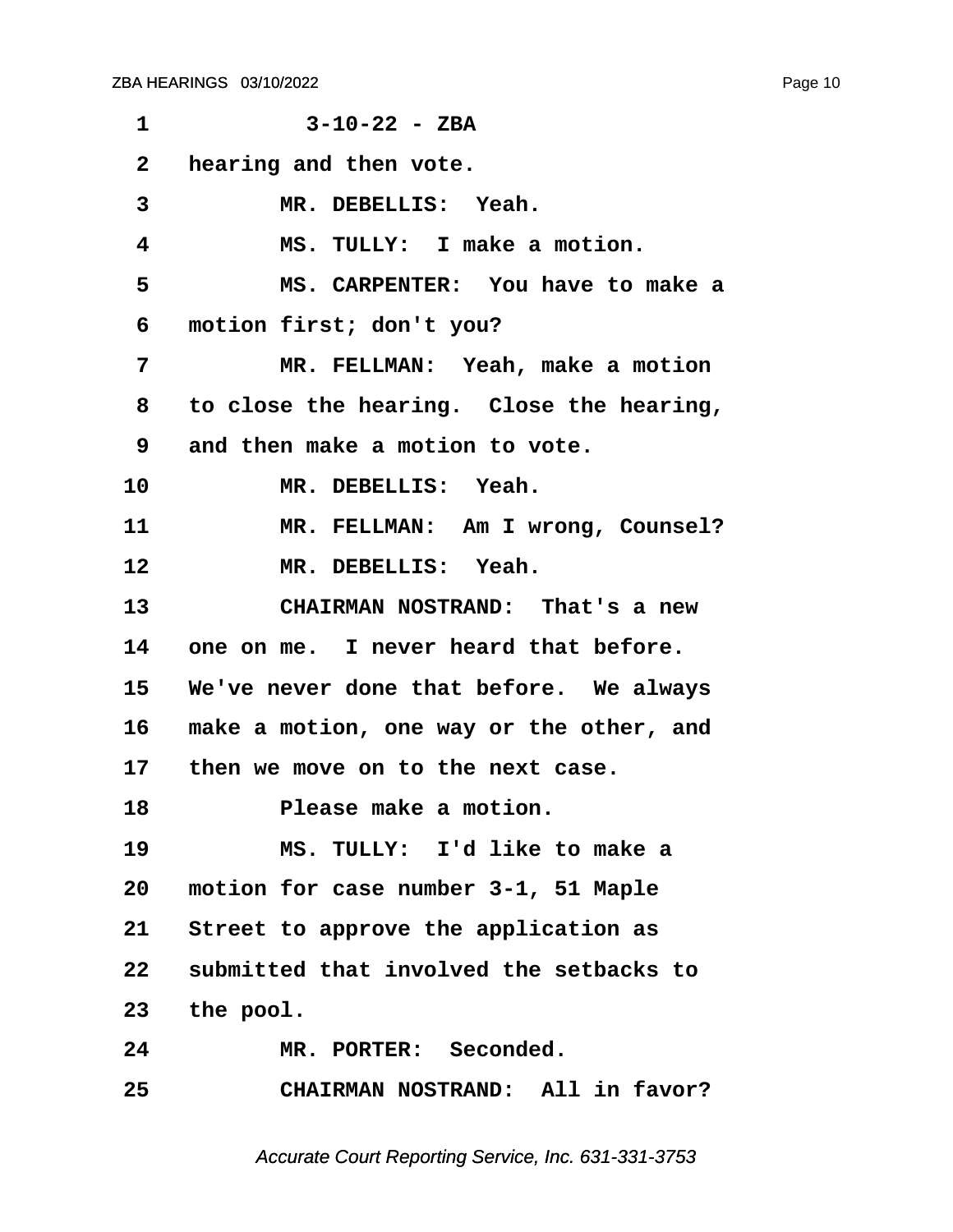<span id="page-11-0"></span>

| 1              | $3 - 10 - 22 - 2BA$                        |
|----------------|--------------------------------------------|
|                |                                            |
| $\overline{2}$ | (WHEREUPON, there was a unanimous,         |
| 3              | affirmative vote of the Board members      |
| 4              | present.)                                  |
| 5              | CHAIRMAN NOSTRAND: Motion carried.         |
| 6              | Have a good night.                         |
| 7              | MS. GRAHAM: Great, thank you, very         |
| 8              | much. Have a good night.                   |
| 9              | MR. DEBELLIS: Good night.                  |
| 10             | CHAIRMAN NOSTRAND: I never heard           |
| 11             | that before.                               |
| 12             | MS. CARPENTER: No, because you             |
|                | 13 discuss it when you make the motion.    |
| 14             | CHAIRMAN NOSTRAND: Okay.                   |
| 15             | MR. FELLMAN: The point is, you             |
| 16             | open the public hearing to get input, and  |
| 17             | you close the public hearing, and then you |
| 18             | go to a vote.                              |
| 19             | CHAIRMAN NOSTRAND: We've never             |
|                | 20 done that before.                       |
| 21             | MS. CARPENTER: Well, we never --           |
| 22             | MR. FELLMAN: Then we've done it            |
|                | 23 wrong all this time. It's his fault.    |
| 24             | MS. CARPENTER: Well, usually he            |
| 25             | makes a motion and it's --                 |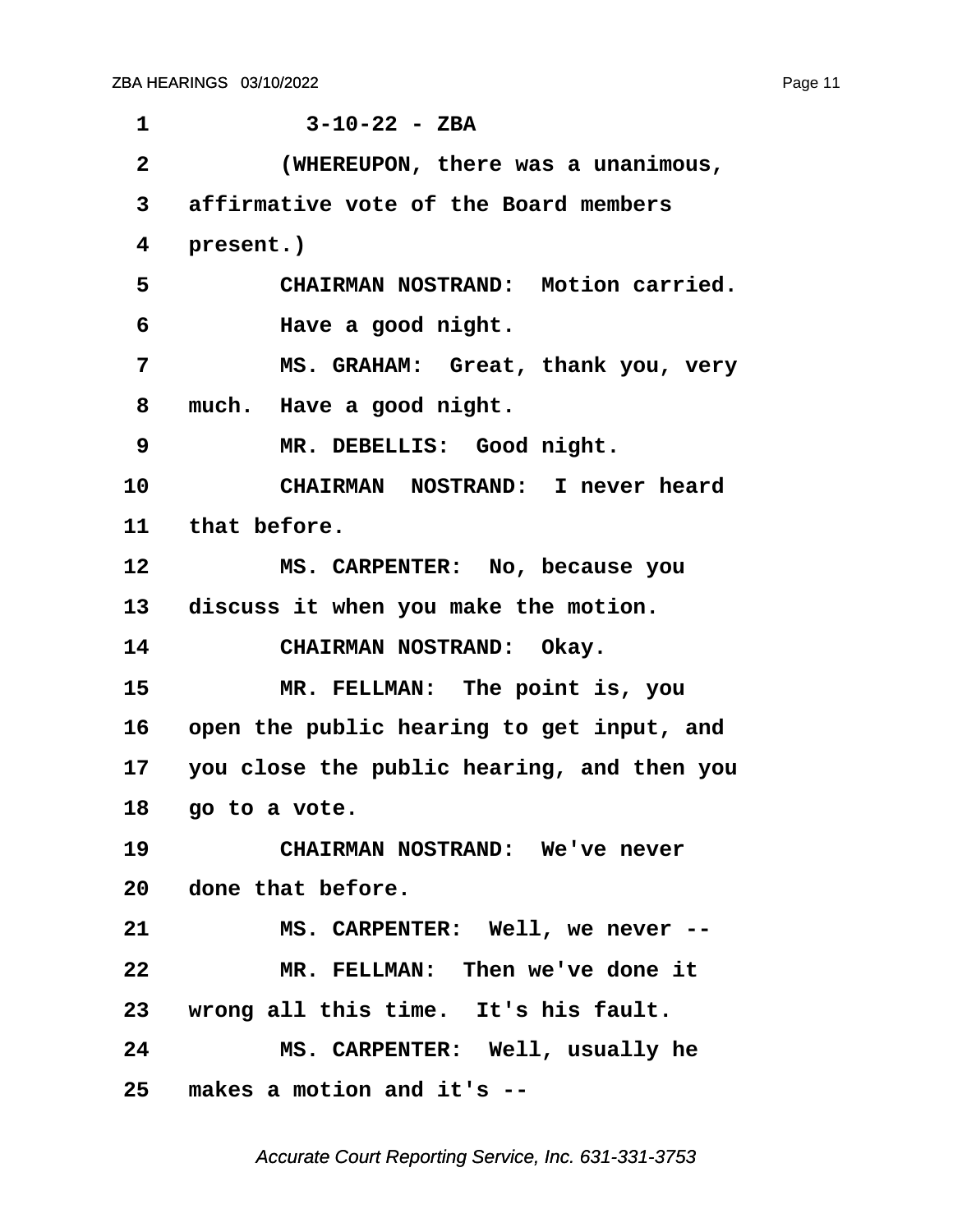<span id="page-12-0"></span>

| 1            | $3 - 10 - 22 - 2BA$                       |
|--------------|-------------------------------------------|
| $\mathbf{2}$ | (WHEREUPON, there was a discussion        |
| 3            | off the record, after which the following |
| 4            | transpired:)                              |
| 5            | CHAIRMAN NOSTRAND: Our next case          |
| 6            | is 3-2, Denise Rivera.                    |
| 7            | COURT REPORTER: Name, please?             |
| 8            | MS. RIVERA: Denise Rivera.                |
| 9            | COURT REPORTER: Spell your last           |
| 10           | name.                                     |
| 11           | MS. RIVERA: R-I-V-E-R-A.                  |
| 12           | COURT REPORTER: Thank you.                |
| 13           | MS. RIVERA: Do I need to say my           |
|              | 14 address?                               |
| 15           | CHAIRMAN NOSTRAND: Yes.                   |
| 16           | MS. RIVERA: 190 Grant Avenue,             |
|              | 17 Farmingdale, New York 11735.           |
| 18           | I'm here because I would like to          |
| 19           | install a portico over my front door      |
|              | 20 entrance for curb appeal to -- when    |
| 21           | there's rain, snow, and I'm aware that    |
| 22           | there's setbacks that --                  |
| 23           | CHAIRMAN NOSTRAND: Well, the              |
| 24           | problem we have with the application is   |
| 25           | that the front of the house is already    |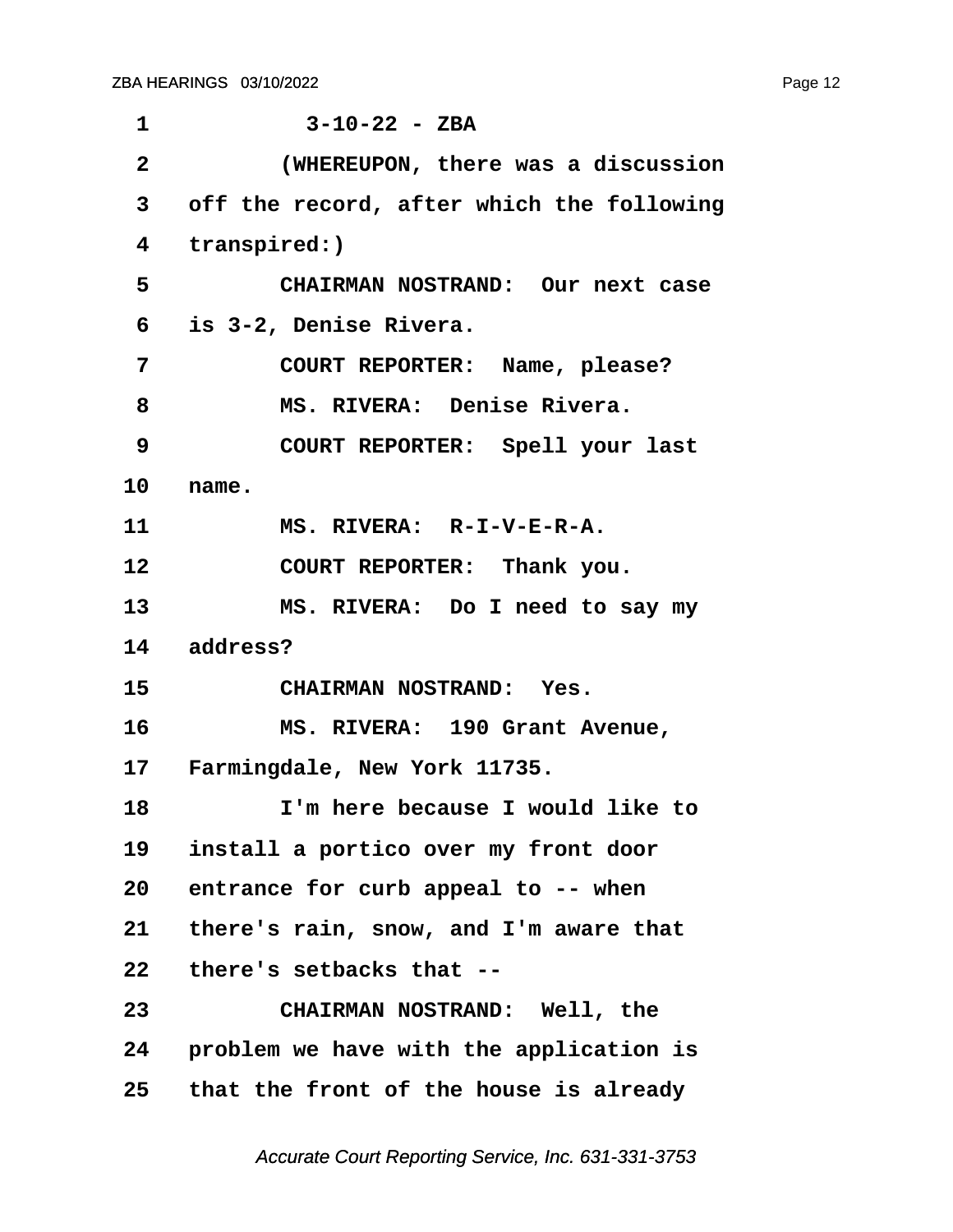<span id="page-13-0"></span>

| $\mathbf 1$  | $3 - 10 - 22 - 2BA$                         |
|--------------|---------------------------------------------|
| $\mathbf{2}$ | seven feet into the setback, so to go       |
| 3            | another four feet, even though it's over a  |
| 4            | stoop, is just something that we're         |
| 5            | probably not going to be able to do.        |
| 6            | MS. RIVERA: For the portico? I              |
| 7            | mean, we didn't build out the house, when   |
| 8            | we purchased the house it was --            |
| 9            | CHAIRMAN NOSTRAND: Right, I                 |
| 10           | understand that but it's still seven feet   |
| 11           | into the setback already, so --             |
| 12           | Is there a variance for that, Mr.           |
| 13           | Fellman; if you know?                       |
| 14           | MR. FELLMAN: Yes, yes.                      |
| 15           | CHAIRMAN NOSTRAND: For that                 |
| 16           | addition?                                   |
| 17           | MR. FELLMAN: Yes.                           |
| 18           | CHAIRMAN NOSTRAND: So to add a              |
|              | 19 variance in front of another variance is |
| 20           | not likely to happen.                       |
| 21           | MS. RIVERA: For the portico on              |
| 22           | front, like --                              |
| 23           | MS. CARPENTER: We've got the                |
|              | 24 plans.                                   |
| 25           | MS. RIVERA: So it's not possible?           |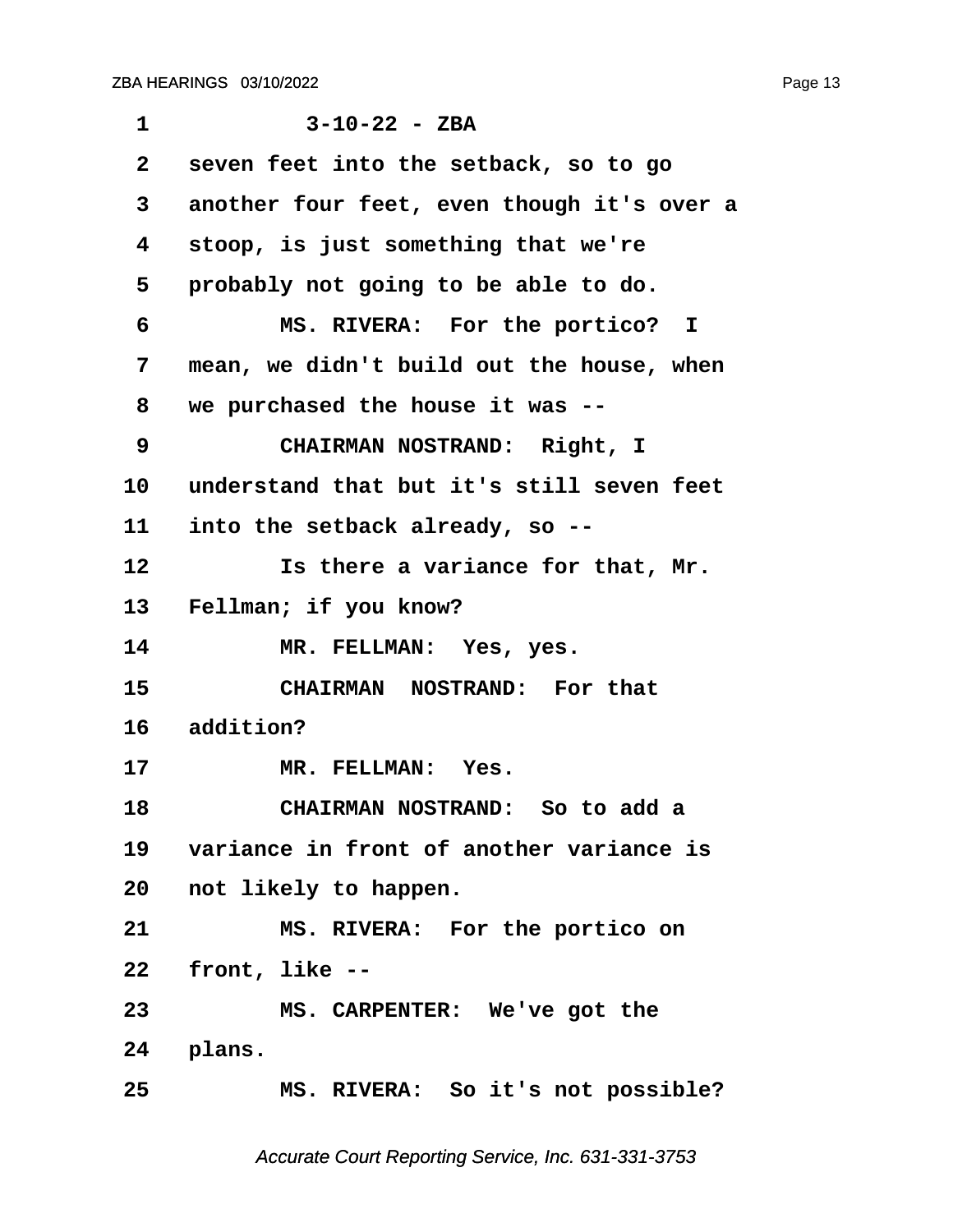<span id="page-14-0"></span>

| 1               | $3 - 10 - 22 - 2BA$                        |
|-----------------|--------------------------------------------|
| $\overline{2}$  | CHAIRMAN NOSTRAND: Not with this           |
| 3               | Board, no.                                 |
| 4               | MS. RIVERA: All right, is there            |
| 5               | maybe somewhere we can meet?               |
| 6               | CHAIRMAN NOSTRAND: We're here,             |
| 7               | we're meeting.                             |
| 8               | MS. RIVERA: No, I mean, like with          |
| 9               | the setback. I understand that, you know,  |
|                 | 10 you said it's already where it's placed |
|                 | 11 and that's what the --                  |
| 12              | CHAIRMAN NOSTRAND: Right.                  |
| 13              | MS. RIVERA: (Continuing) -- the            |
| 14              | rules are with the Village but can I       |
| 15              | adjust them?                               |
| 16              | CHAIRMAN NOSTRAND: You can't               |
|                 | 17 adjust the rules.                       |
| 18              | MS. RIVERA: Not the rules, the             |
| 19              | portico, like the --                       |
| 20              | CHAIRMAN NOSTRAND: If your front           |
| 21              | of your house was at 25 feet, and you      |
| 22              | wanted to go out four feet for a portico,  |
| 23              | we'd probably say fine. You want to go     |
| 24              | out with the porch, that would be fine.    |
| 25 <sub>2</sub> | We like people having -- we like front     |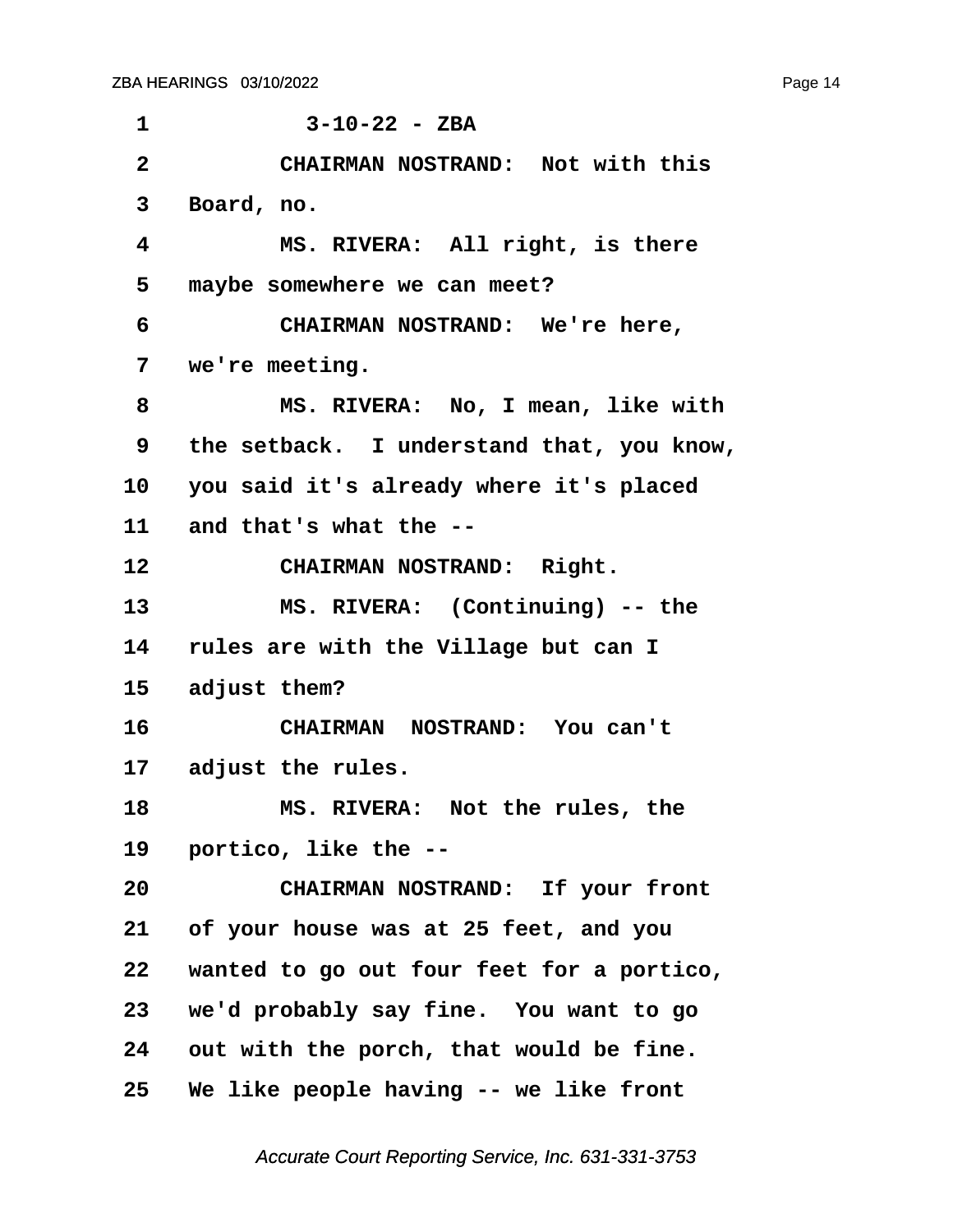<span id="page-15-0"></span>

| 1               | $3 - 10 - 22 - ZBA$                          |
|-----------------|----------------------------------------------|
| $\mathbf{2}$    | porches, we like the roof over the porch     |
| 3               | but you're already seven feet extended       |
| 4               | into the front yard with the existing        |
| 5               | house. So to go another four feet, why       |
| 6               | don't we go right to the curb; you know?     |
| 7               | It just doesn't -- it's not -- this          |
| 8               | is why we're here, to keep these things      |
| 9               | from being built.                            |
| 10              | MS. RIVERA: When you say I'm going           |
| 11              | the four feet, what exactly does that        |
| 12              | mean? So like, everything is already,        |
| 13              | like my stoop and my door is there, so --    |
| 14              | CHAIRMAN NOSTRAND: Mm-hmm.                   |
| 15              | MS. RIVERA: (Continuing) -- help             |
| 16              | me understand. So my door, then it's the     |
| 17              | portico on top of it --                      |
| 18              | CHAIRMAN NOSTRAND: Mm-hmm.                   |
| 19              | MS. RIVERA: (Continuing) -- where            |
| 20              | the stoops are already existing so I'm not   |
| 21              | going --                                     |
| 22              | CHAIRMAN NOSTRAND: And now you're            |
| 23 <sub>o</sub> | going to put a structure on top.             |
| 24              | MR. PORTER: The stoop and the                |
|                 | 25 granite walkway is hardscaping. It's part |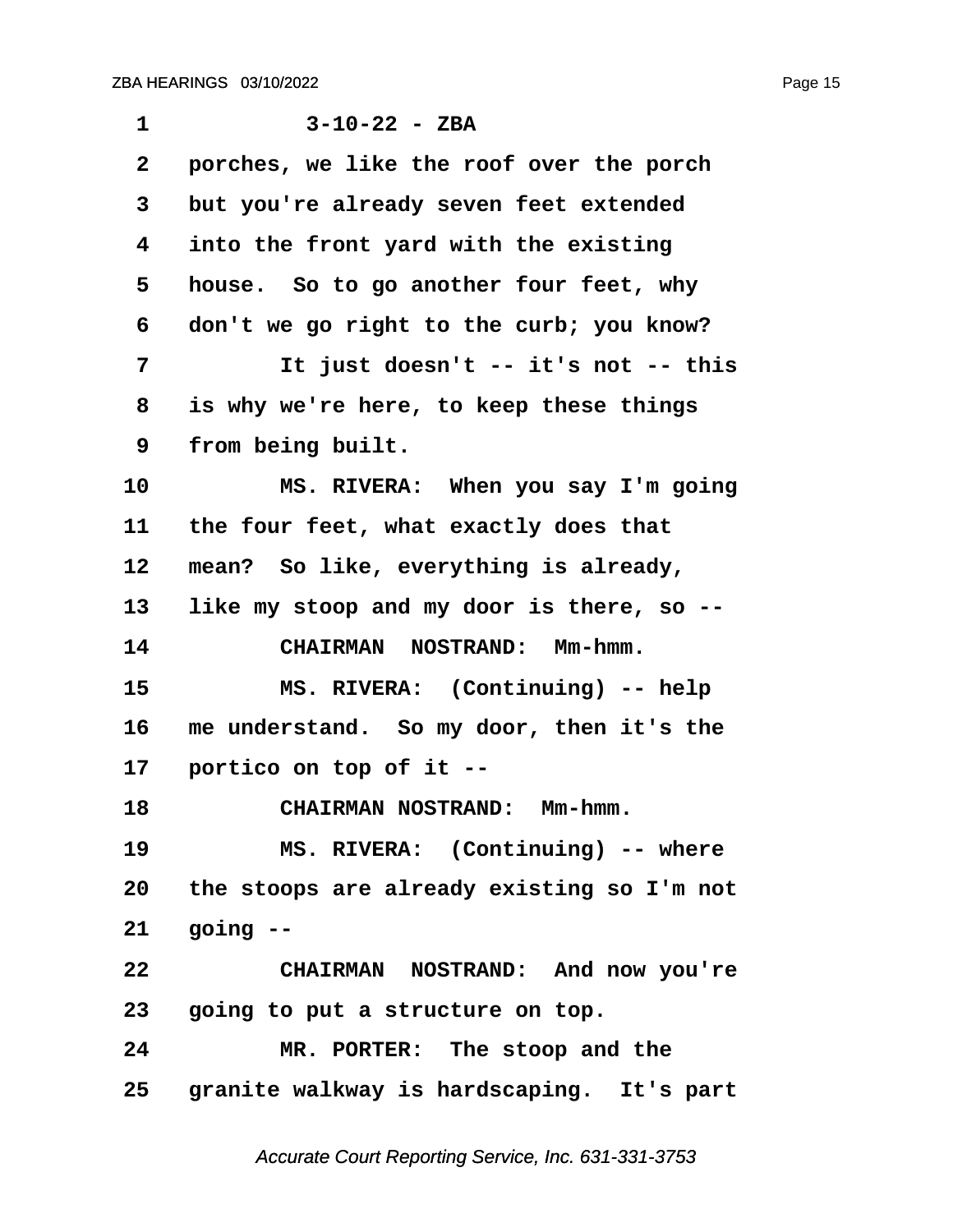<span id="page-16-0"></span>

| $\mathbf 1$  | $3 - 10 - 22 - ZBA$                        |
|--------------|--------------------------------------------|
| $\mathbf{2}$ | of the landscaping. So the roof is a       |
| 3            | structure. And the code doesn't allow      |
| 4            | structures to protrude into the setback    |
| 5            | lines. That's the difference, it's the     |
| 6            | stoop versus the portico.                  |
| 7            | MS. RIVERA: Mm-hmm, okay.                  |
| 8            | CHAIRMAN NOSTRAND: And again, the          |
| 9            | building is already seven feet into where  |
| 10           | it's not supposed to be but we granted     |
| 11           | permission for that a few years back.      |
| 12           | MR. FELLMAN: Yeah, yeah.                   |
| 13           | MS. RIVERA: Well, we purchased the         |
| 14           | home like that, we didn't change --        |
| 15           | MR. FELLMAN: Well, you added to it         |
| 16           | with the second floor and all that stuff.  |
| 17           | You came before this Board a few years     |
| 18           | back.                                      |
| 19           | MS. RIVERA: I did.                         |
| 20           | MR. FELLMAN: That all recanonized          |
| 21           | (sic), so to speak, and the problem is     |
| 22           | that you're -- we call it refrogging, and  |
| 23           | next thing you're on the sidewalk, you     |
| 24           | know, it's like the setbacks are important |
| 25           | in terms of open space and the look of the |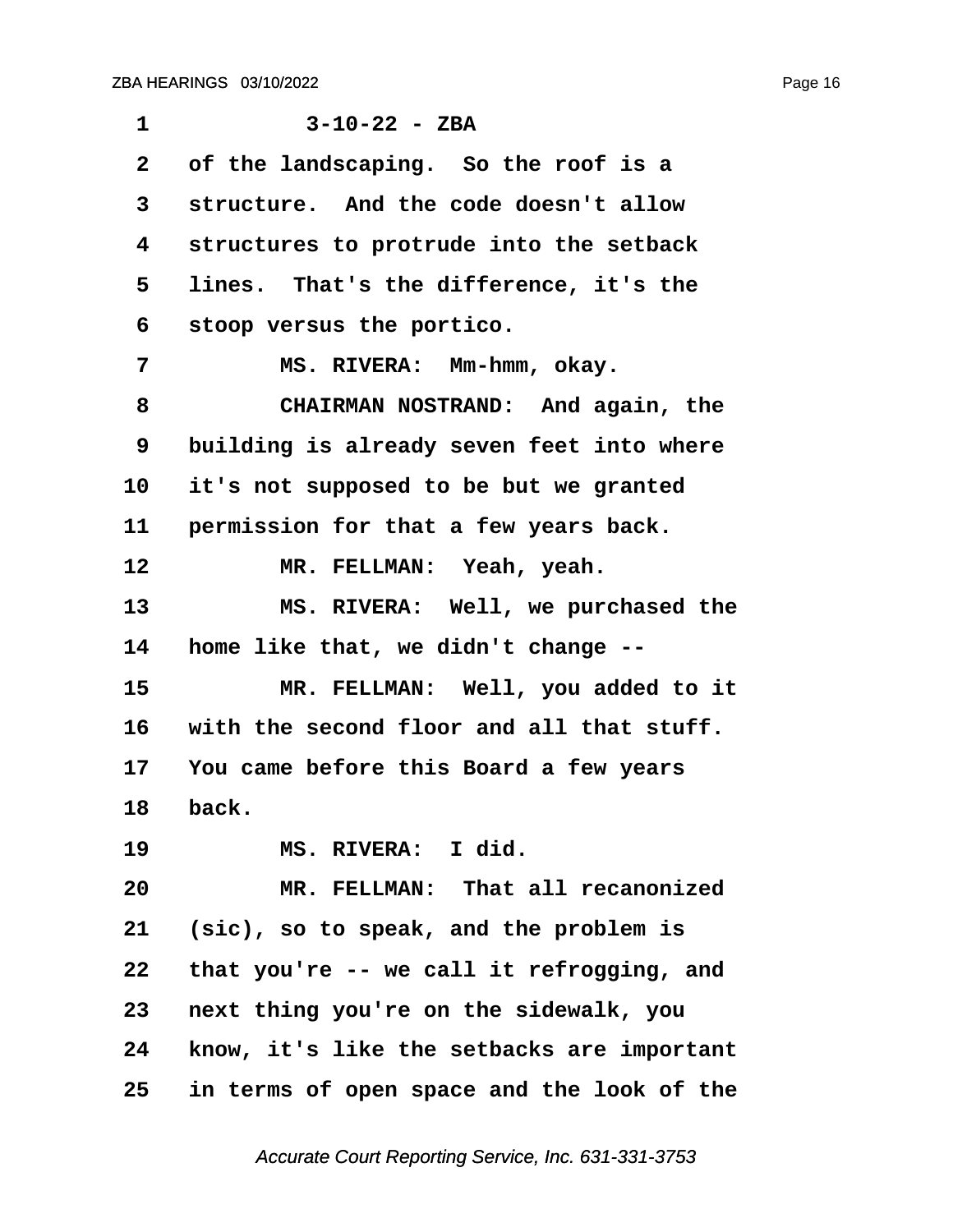<span id="page-17-0"></span>

| $\mathbf 1$     | $3 - 10 - 22 - 2BA$                         |
|-----------------|---------------------------------------------|
| $\mathbf{2}$    | Village, and they just feel like,           |
| 3               | apparently, that this is -- it's getting    |
| 4               | too much. They granted you the whole big    |
| 5               | structure. I mean, you got away with a      |
| 6               | qood one --                                 |
| 7               | MS. RIVERA: Yeah.                           |
| 8               | MR. FELLMAN: (Continuing) -- with           |
| 9               | the main structure, you got to --           |
| 10              | CHAIRMAN NOSTRAND: There's                  |
|                 | 11 another issue, too, Steve, is the floor  |
| 12 <sub>2</sub> | area ratio.                                 |
| 13              | MR. FELLMAN: Yeah.                          |
| 14              | CHAIRMAN NOSTRAND: You're at 52             |
| 15              | percent which is -- what is it; what is it  |
| 16              | supposed to be?                             |
| 17              | MS. CARPENTER: 25.                          |
| 18              | <b>CHAIRMAN NOSTRAND: 25?</b>               |
| 19              | MR. PORTER: 35.                             |
| 20              | CHAIRMAN NOSTRAND: 35.                      |
| 21              | MS. CARPENTER: Sorry.                       |
| 22              | CHAIRMAN NOSTRAND: That parcel              |
|                 | 23 that you own is supposed to have 35      |
|                 | 24 percent maximum of building on it. You   |
|                 | 25 already have 52 percent, and you want to |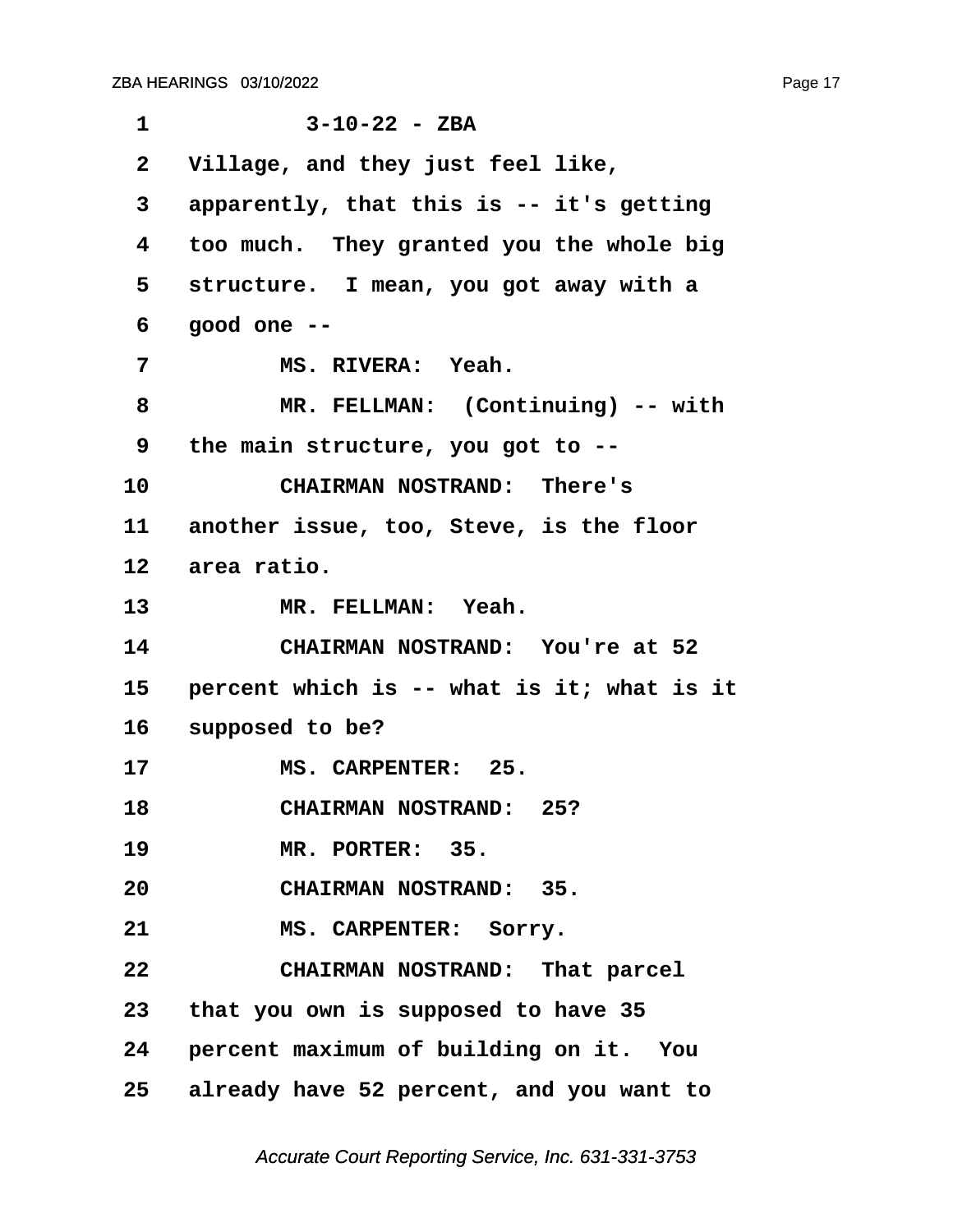<span id="page-18-0"></span>

| $\mathbf 1$  | $3 - 10 - 22 - 2BA$                        |
|--------------|--------------------------------------------|
| $\mathbf{2}$ | go another -- granted it's only eight feet |
| 3            | but then you want to go up another         |
| 4            | percentage to 53 percent. Where is it      |
| 5            | going to stop? You're already over. You    |
| 6            | have too much house on that property as it |
| 7            | is.                                        |
| 8            | MR. FELLMAN: And part of that has          |
| 9            | to do -- again, you were before this Board |
| 10           | a few years back. We weren't sure how to   |
| 11           | treat the open carport so it didn't get    |
| 12           | treated as enclosed space.                 |
| 13           | MS. RIVERA: Right.                         |
| 14           | MR. FELLMAN: So you kind of dodged         |
| 15           | the F.A.R. at that point. Now it's coming  |
| 16           | back into play, that F.A.R., that carport  |
| 17           | has to be open. I see you put like a tarp  |
| 18           | and stuff. You can't have a tarp, you      |
|              | 19 can't have -- it's got to be open.      |
| 20           | You're supposed to have cars in there, not |
| 21           | living space.                              |
| 22           | MS. RIVERA: Right, it's not a              |
| 23           | living space. We did the tarp because of   |
| 24           | the snow.                                  |
| 25           | MR. FELLMAN: Right.                        |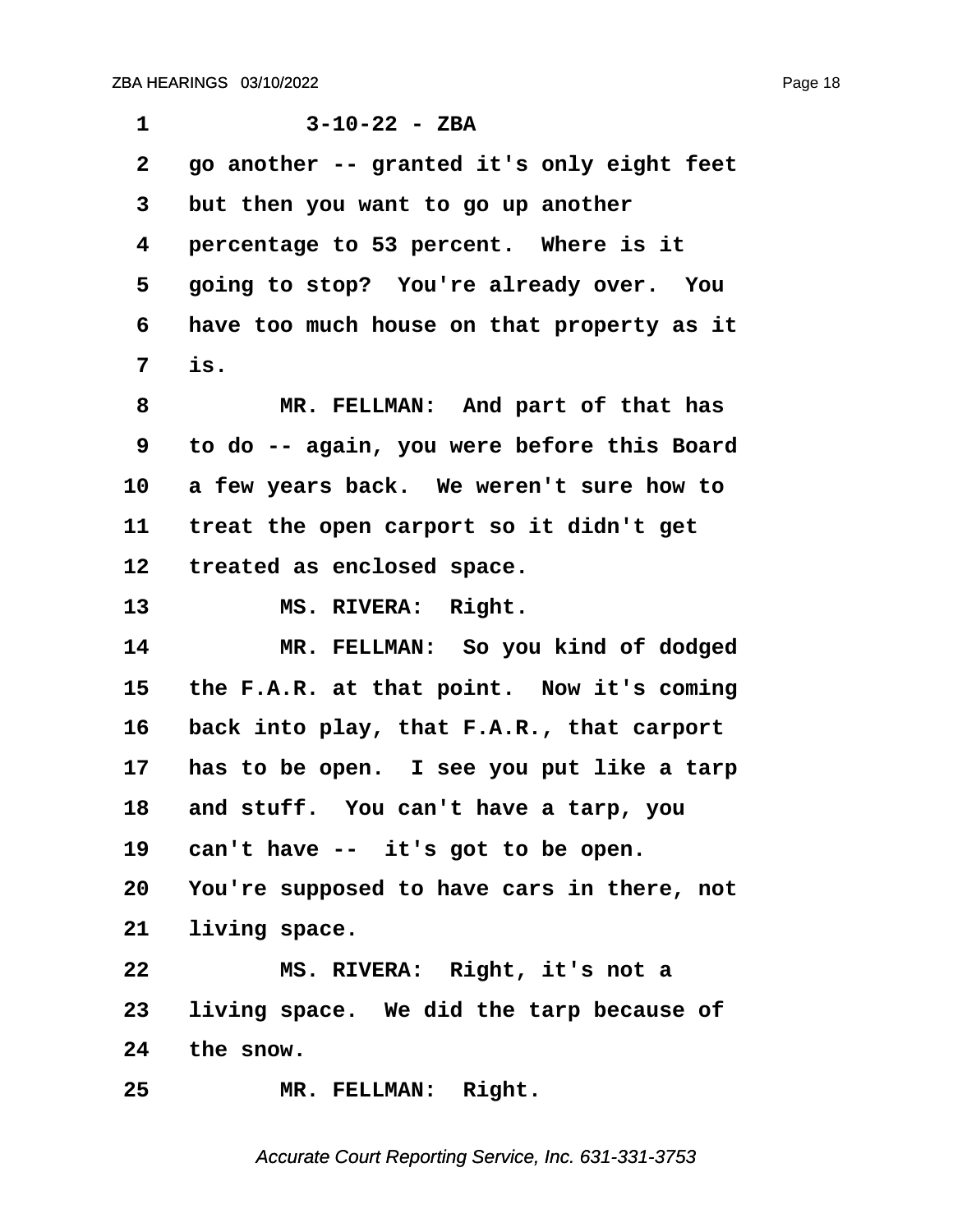<span id="page-19-0"></span>**·1· · · · · · 3-10-22 - ZBA ·2· · · · · MS. RIVERA:· Last year I had ·3· ·massive snow. ·4· · · · · MR. FELLMAN:· I understand.· It's ·5· ·got to be open, so -- ·6· · · · · MR. DEBELLIS:· You know, that was ·7· ·one of the conditions that the Board ·8· ·had -- ·9· · · · · MR. FELLMAN:· Yeah.** 10 MR. DEBELLIS: (Continuing) -- for 11 the approval. 12 **MR. FELLMAN: Yeah.** 13 **CHAIRMAN NOSTRAND:** The carport 14 never being enclosed. 15 MR. DEBELLIS: Yeah. 16 **MR. FELLMAN: Yeah.** 17 **CHAIRMAN NOSTRAND:** So we granted **18· ·that favor, and then now you enclosed it.** 19 MS. RIVERA: It's not permanent. **20· · · · · CHAIRMAN NOSTRAND:· It's okay, I** 21 get that. It has nothing to do with what 22 you're here for tonight. We're just **23· ·bringing that up because it's a problem;** 24 *okay***? 25· · · · · It has nothing to do with the floor**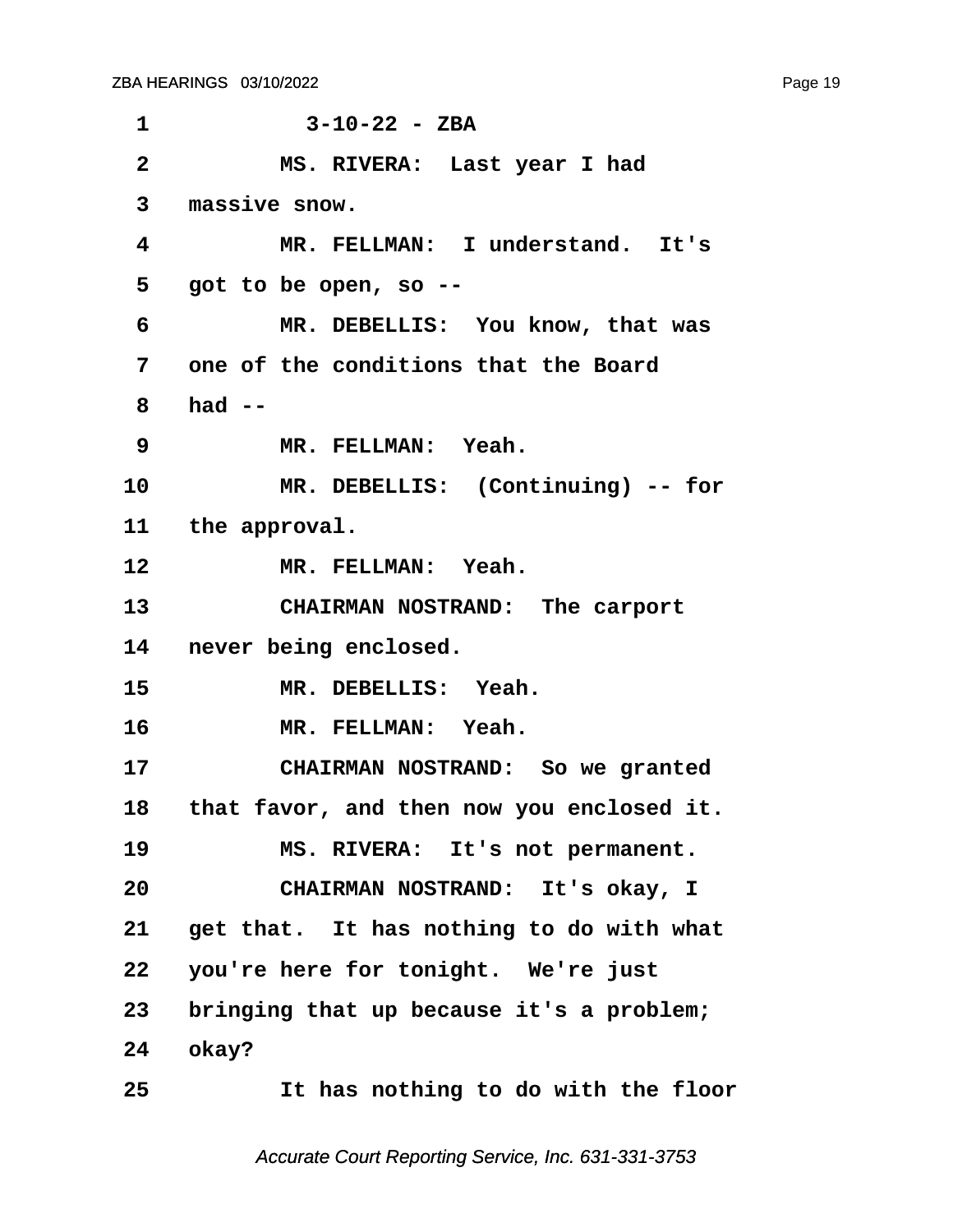<span id="page-20-0"></span>**·1· · · · · · 3-10-22 - ZBA ·2· ·area ratio, it has nothing to do with the** 3 portico. **·4· · · · · MR. FELLMAN:· Understand you got ·5· ·granted a lot up until now, you really got ·6· ·a lot. ·7· · · · · CHAIRMAN NOSTRAND:· Okay, we're ·8· ·going to make a motion. ·9· · · · · MR. FELLMAN:· Close the hearing?** 10 MR. DEBELLIS: Close the hearing? **11· ·Well, no one else wants to be heard, we 12· ·have --** 13 **CHAIRMAN NOSTRAND:** Anybody else **14· ·want to be heard in the audience about 15· ·this case? 16· · · · · MS. TULLY:· I'd like to make a** 17 motion to close the public hearing. 18 **CHAIRMAN NOSTRAND:** Okay. 19 **MS. CARPENTER:** Seconded. **20· · · · · CHAIRMAN NOSTRAND:· Motion granted,** 21 meeting closed. **22· · · · · (WHEREUPON, a discussion held off** 23 the record.) **24· · · · · MR. PORTER:· I make a motion to 25· ·deny the application in case 3-2 for**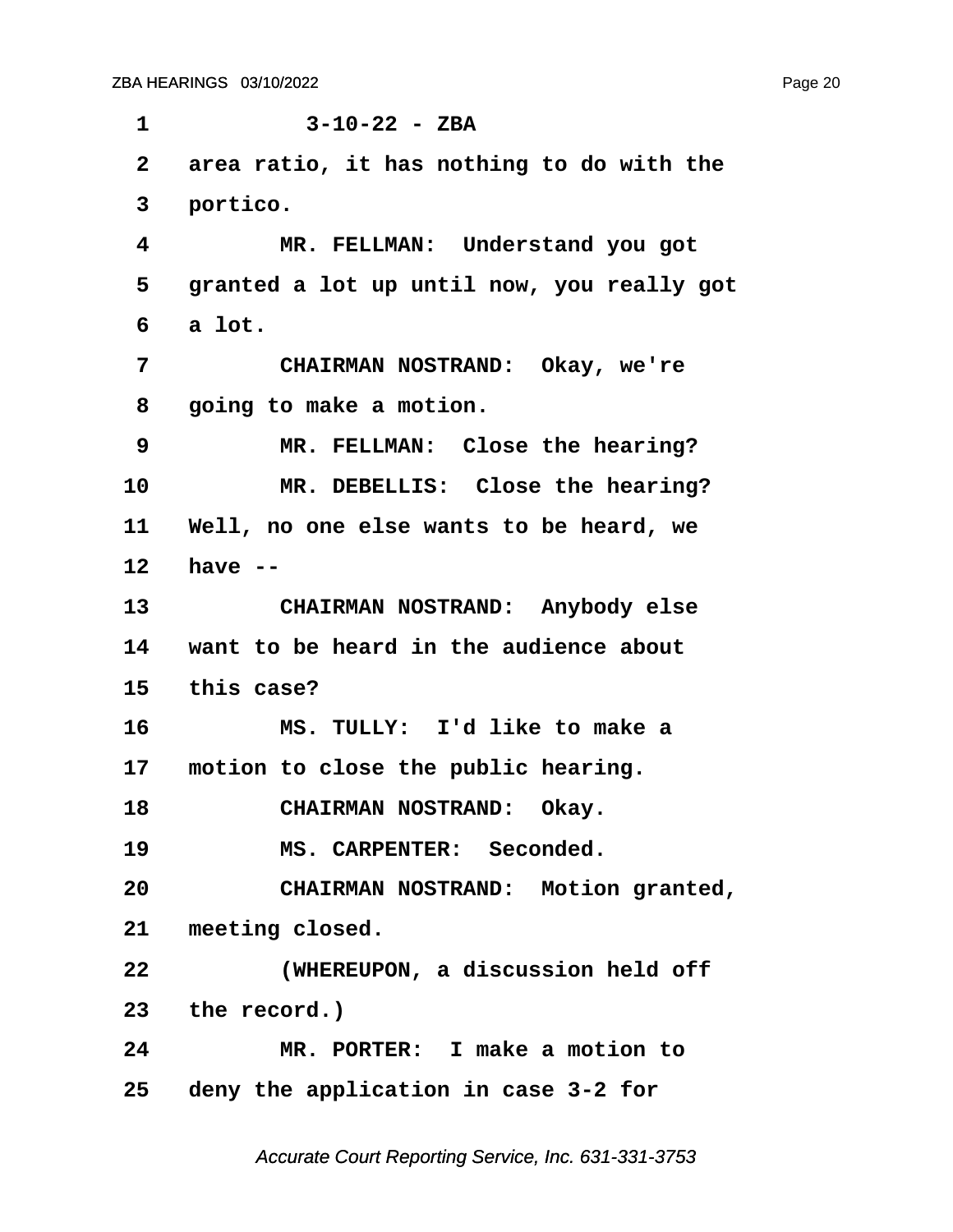| 1            | $3 - 10 - 22 - ZBA$                      |
|--------------|------------------------------------------|
| $\mathbf{2}$ | non-conformance of the four-part test of |
| 3            | these hearings.                          |
| 4            | CHAIRMAN NOSTRAND: All in favor?         |
| 5            | MR. FELLMAN: Second?                     |
| 6            | MS. CARPENTER: I'll second it.           |
| 7            | MR. FELLMAN: All in favor?               |
| 8            | (WHEREUPON, there was a unanimous,       |
| 9            | affirmative vote of the Board members    |
| 10           | present.)                                |
| 11           | CHAIRMAN NOSTRAND: Motion carried.       |
| 12           | Thank you.                               |
| 13           | CHAIRMAN NOSTRAND: Do I have to          |
| 14           | close the meeting; again?                |
| 15           | Now it is closed.                        |
| 16           | MR. FELLMAN: Now you make a motion       |
|              | 17 to close the meeting.                 |
| 18           | MR. DEBELLIS: Make a motion to,          |
|              | 19 you know, close the --                |
| 20           | MR. FELLMAN: (Continuing) --             |
|              | 21 public hearing.                       |
| 22           | MS. CARPENTER: The meeting.              |
| 23           | MR. DEBELLIS: The Zoning Board           |
|              | 24 meeting.                              |
| 25           | MS. CARPENTER: The Zoning Board          |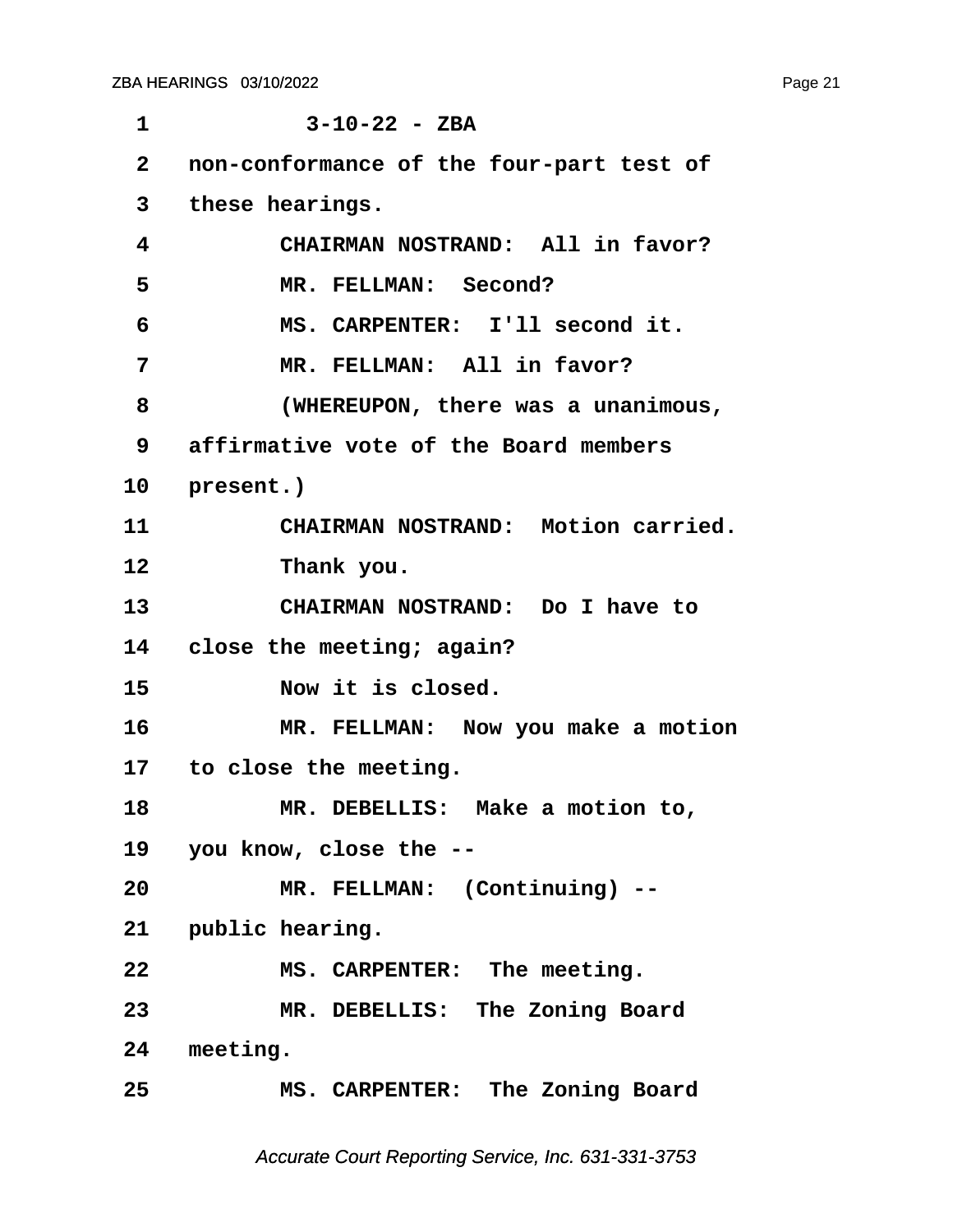**·1· · · · · · 3-10-22 - ZBA** 2 meeting. **·3· · · · · MR. DEBELLIS:· (Continuing) -- not ·4· ·any particular -- ·5· · · · · MR. PORTER:· I move that we close ·6· ·the meeting.** 7 MS. CARPENTER: Second. 8 **CHAIRMAN NOSTRAND: Carried. ·9· · · · · (WHEREUPON, this meeting was 10· ·concluded at 7:20 p.m.) 11 12 13 14 15 16 17 18 19 20 21 22 23 24 25**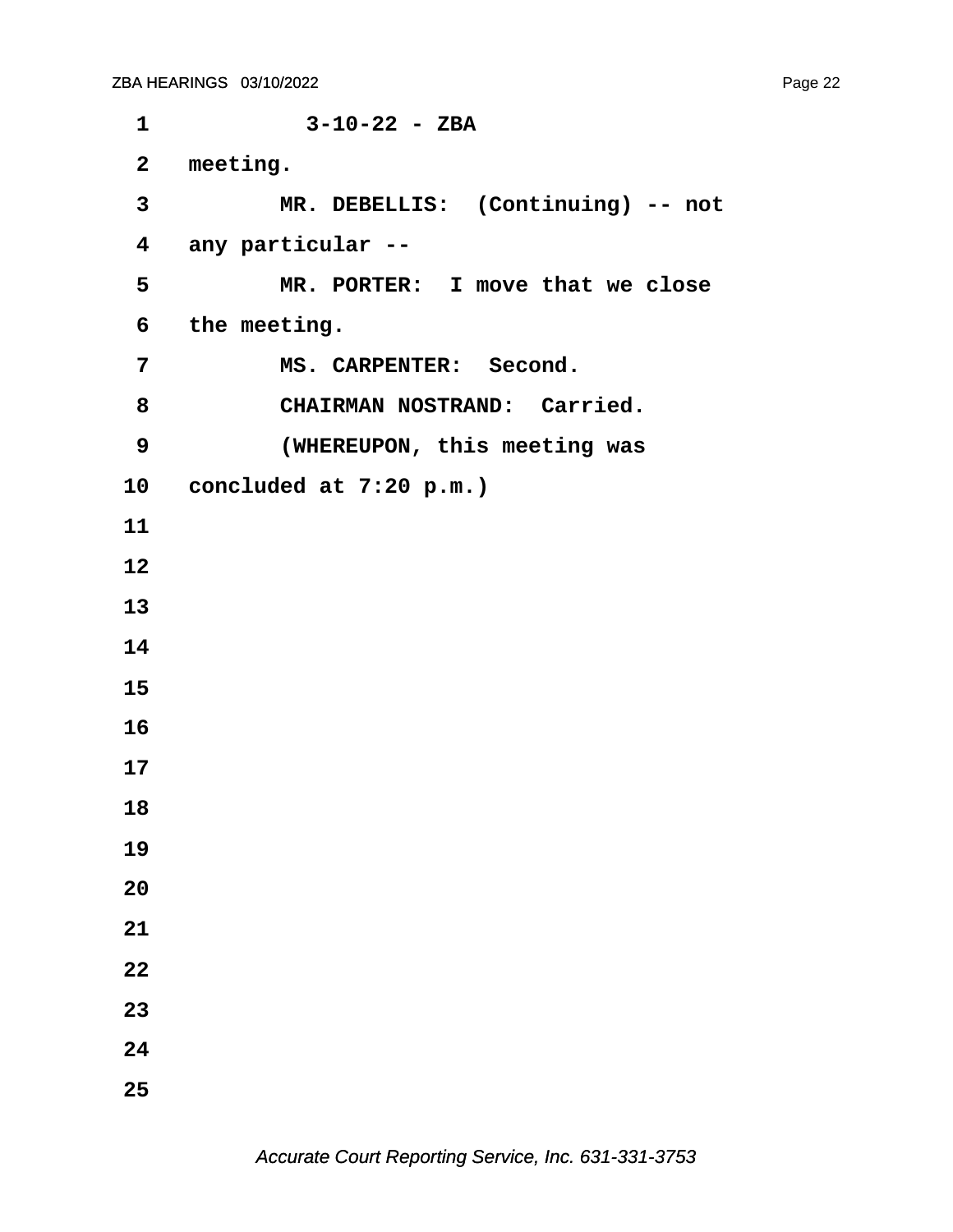| 1                       | $3 - 10 - 22 - ZBA$                                |
|-------------------------|----------------------------------------------------|
| $\overline{\mathbf{2}}$ | CERTIFICATE                                        |
| 3                       | STATE OF NEW YORK)                                 |
| 4                       | SS:                                                |
| 5                       | <b>COUNTY OF NASSAU)</b>                           |
| 6                       | I, DEBBIE BABINO, a Shorthand Reporter and         |
| 7                       | Notary Public in the State of New York, do hereby  |
| 8                       | certify:                                           |
| 9                       | That, the foregoing is a true and accurate         |
| 10                      | transcript of my stenographic notes.               |
| 11                      | I am not connected by blood or marriage            |
| 12                      | with any of the said parties, nor interested       |
| 13                      | directly in the matter in controversy, nor am I in |
| 14                      | the employ of any of the counsel.                  |
| 15                      | IN WITNESS WHEREOF, I have set my hand             |
| 16                      | on this 13th fay of March, 2025 abino              |
| 17                      |                                                    |
| 18                      | Debbie Babino, Certified Reporter                  |
| 19                      |                                                    |
| 20                      |                                                    |
| 21                      |                                                    |
| 22                      |                                                    |
| 23                      |                                                    |
| 24                      |                                                    |
| 25                      |                                                    |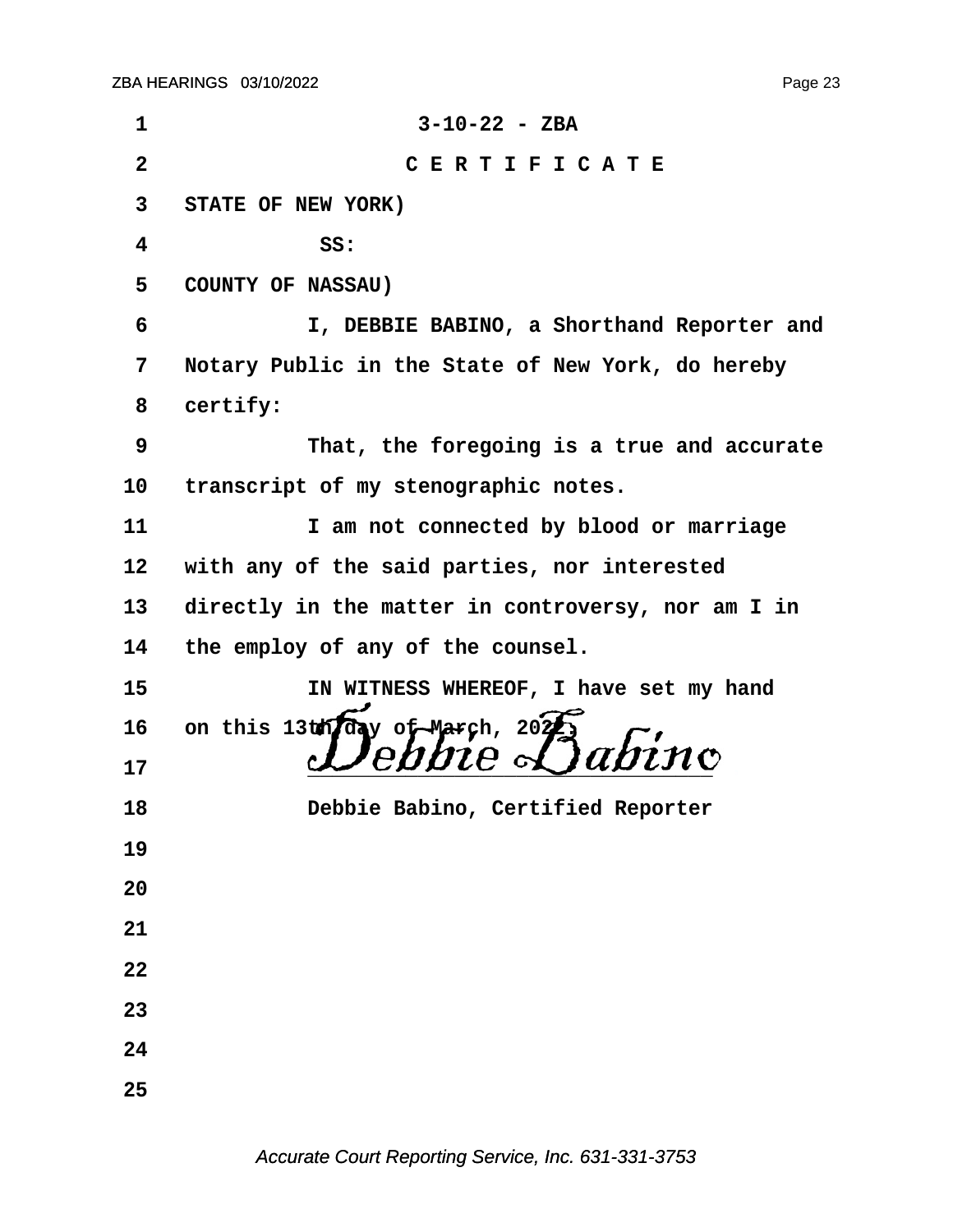| 1                                                                                                |
|--------------------------------------------------------------------------------------------------|
| 10 3:3 4:15 6:20                                                                                 |
| 11735 12:17                                                                                      |
| 122 4:11                                                                                         |
| 124 4:7                                                                                          |
| 142 4:11                                                                                         |
| 190 12:16                                                                                        |
| 2                                                                                                |
| 2011 4:18                                                                                        |
| 2021 4:18                                                                                        |
| 2022 3:3                                                                                         |
| 205 4:8                                                                                          |
| 25 14:21 17:17,18                                                                                |
| 3                                                                                                |
| <b>3-1</b> 3:17 9:18 10:20                                                                       |
| 3-10-22 3:1 4:1 5:1 6:1 7:1 8:1<br>9:1 10:1 11:1 12:1 13:1 14:1 15:1<br>16:1 17:1 18:1 19:1 20:1 |
| 3-2 12:6 20:25                                                                                   |
| 35 17:19,20,23                                                                                   |
| 4                                                                                                |
| 4.2 6:24,25                                                                                      |
| 4.2-foot 4:16                                                                                    |
| 49 4:11                                                                                          |
| 5                                                                                                |
| 51<br>3:18 4:10 9:18 10:20                                                                       |
| 52 17:14,25                                                                                      |
| 53 18:4                                                                                          |
| А                                                                                                |
| above-ground 7:6                                                                                 |

abutting 5:19

add 13:18 added 16:15 addition 13:16 address 12:14 adjust 14:15,17 affected 5:19 affirmative 11:3 agent 4:8 alarms 5:17 **Allen 8:4,15** allowed 7:25 apparently 17:3 appeal 12:20 application 4:12,20 10:21 12:24 20:25 approval 19:11 approve 9:18 10:21 area 17:12 20:2 assume 6:13 audience 7:22 9:9 20:14 **Avenue 12:16** avid  $5:11$ aware 4:23 12:21

## В

back 16:11,18 18:10,16 backyard 5:5,136:8 based 4:22 **Bav** 4:22 7:2 beautiful 7:15 big 17:4 **Block 4:11** Board 9:13 11:3 14:3 16:17 18:9 19:7 bring  $6:15$ bringing 19:23 build  $13:7$ 

building 3:18 16:9 17:24

**built** 15:9

call 16:22

**CARPENTER** 3:9,14 8:22 9:14 10:5 11:12,21,24 13:23 17:17,21 20:19

 $\mathbf{C}$ 

carport 18:11,16 19:13

carried 3:5,16 11:5

cars 18:20

case 3:17 7:23 9:10,18 10:17,20 12:5 20:15.25

CHAIRMAN 3:2,5,12,16,20 4:25 5:24 6:5,10,13,18 7:16,21,25 8:6, 9,17 9:8,12,15,23 10:13,25 11:5, 10, 14, 19 12: 5, 15, 23 13: 9, 15, 18 14:2,6,12,16,20 15:14,18,22 16:8 17:10,14,18,20,22 19:13,17,20 20:7,13,18,20

change  $16:14$ 

child 5:11

chose 5:13

**Chris 3:17** 

clearance 7:17

client  $5:18$ 

clients 4:17 5:4

close 9:21,22,24,25 10:8 11:17 20:9,10,17

**closed** 20:21

code 16:3

comfortably 5:5

company 4:20 7:3

compliance 4:24 6:16

concludes 6:11

conditions 19:7

Continuing 8:9 14:13 15:15,19 17:8 19:10

Correct 6:17 8:8

Counsel 10:11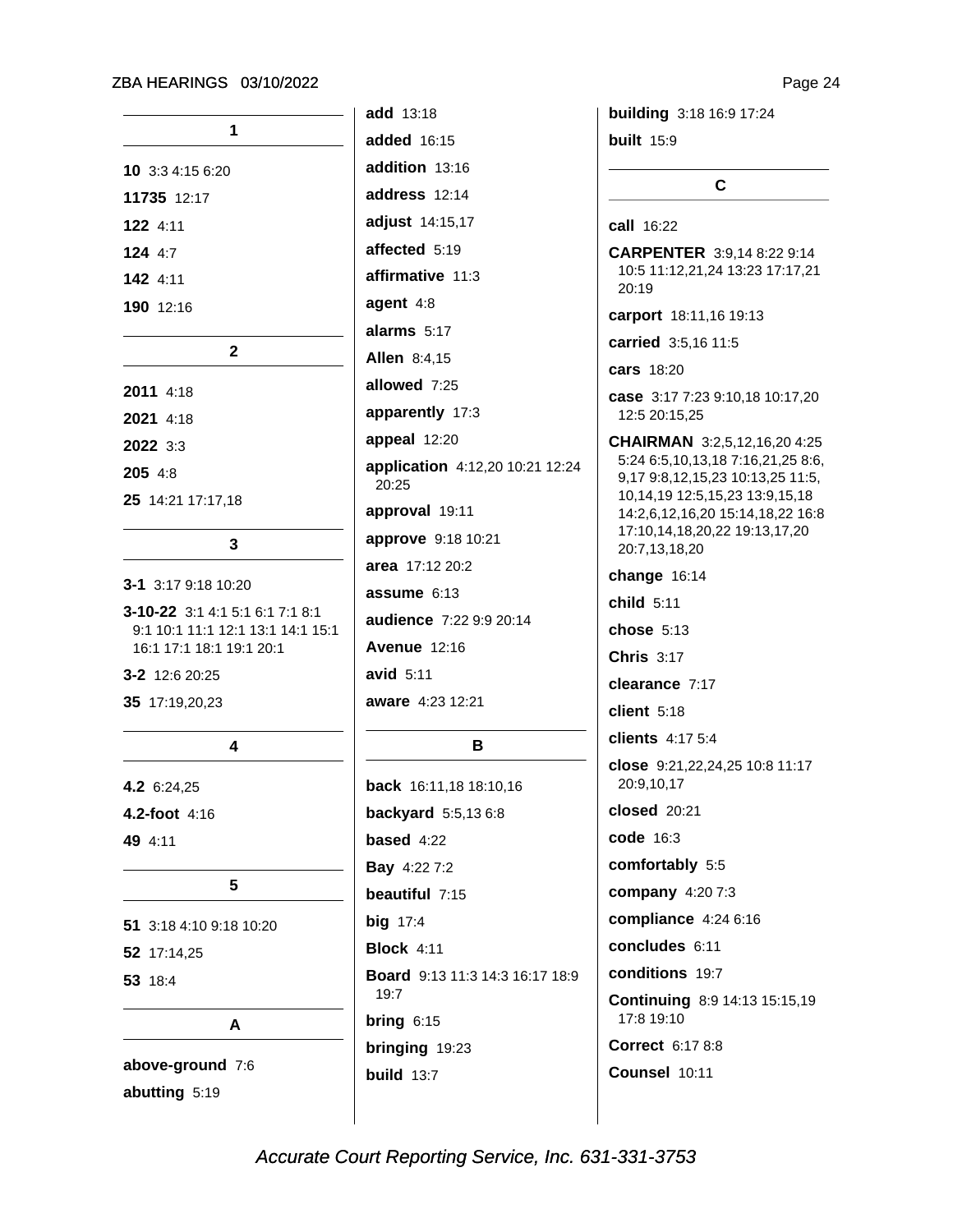Court 3:23 4:3 8:15 12:7,9,12 curb 12:20 15:6 D **DEBELLIS** 9:22 10:3.10.12 11:9 19:6,10,15 20:10 decided 5:8 **Denise** 12:6,8 deny 20:25 Department 7:18,20 difference 16:5  $discuss$  11:13 discussion 12:2 20:22 dodged 18:14 door 12:19 15:13,16

### Е

electric 7:13 enclosed 5:14 18:12 19:14,18 enjoy 5:9 entrance 12:20 evening 4:5 existing 4:13,14 15:4,20 extended 15:3

#### F

F.A.R. 18:15,16 Farmingdale 4:10 12:17 fault 11:23 favor 3:12 10:25 19:18 feel  $17:2$ feet 4:15 6:20,22 13:2,3,10 14:21, 22 15:3,5,11 16:9 18:2 Fellman 3:13 6:19,22,25 7:5,9 8:19,24 9:3,6,20,25 10:7,11 11:15,22 13:13,14,17 16:12,15,20 17:8,13 18:8,14,25 19:4,9,12,16 20:4.9

fence  $5:15$ filed  $4:12$ fine 14:23,24 Fire 7:17,20 fit  $5:5$ floor 16:16 17:11 19:25 foot 5:14 7:19

forgive 8:24

front 4:7 12:19,25 13:19,22 14:20,25 15:4

#### G

 $G-R-A-H-A-M$  4:2

gates 5:15

good 4:5 11:6,8,9 17:6

Graham 3:22,25 4:2,4,6 5:2,25 6:7,11,17,24 7:2,7,11,14 8:8 11:7

granite 15:25

Grant 12:16

granted 16:10 17:4 18:2 19:17 20:5,20

**Great 11:7** 

ground 7:9

 $q$ uys  $6:3$ 

#### $H$

happen  $13:20$ hardscaping 15:25 heard 9:11 10:14 11:10 20:11,14 hearing 9:21,22,24 10:2,8 11:16, 17 20:9,10,17 held 20:22 home 4:17 5:9 16:14 homeowner 4:10 8:10,12 house 7:24 8:7 12:25 13:7,8 14:21 15:5 18:6

# $\mathbf{I}$ important 16:24 in-the  $7:9$ in-the-ground  $4:137:8$ input 11:16  $install$  12:19 **installed** 4:18 5:17 invest 5:8 involved 10:22 Island 4:6

**issue** 7:17 17:11

 $job$  7:15

Κ

J

**kind 18:14** 

Laietta 4:9 7:24 8:3,11,18,23 9:2, landscaping 16:2 letter  $5:22$ life  $8:14$ **lines** 16:5 living 18:21,23 long 4:6 9:6 lot 4:11 5:7 20:5,6

L

#### M

 $main$  17.9 maintain  $4:13$ maintained 5:22 maintains  $4:16$ 

make 3:4,9 9:16,17 10:4,5,7,9,16, 18,19 11:13 20:8,16,24

Accurate Court Reporting Service, Inc. 631-331-3753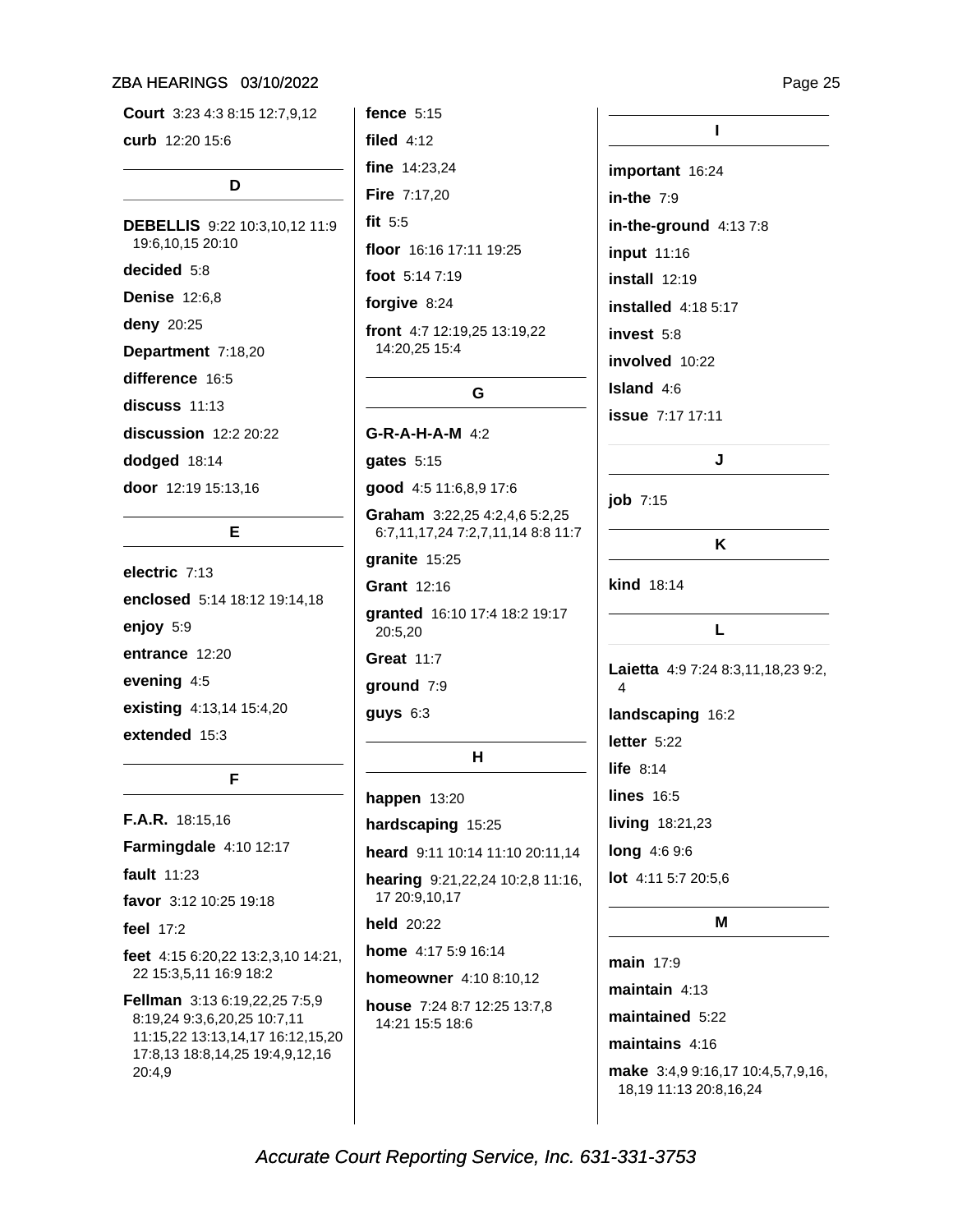**makes** 11:25

Maple 3:18 4:10 9:18 10:20 March  $3:3$ Massapequa 4:8 massive 19:3 Matthew 4:9  $maximum$  17:24 meet 4:14 14:5 meeting 3:3,8,11 14:7 20:21 Melissa 3:25 4:6 members 11:3 minutes  $3:7,10$ Mm-hmm 15:14.18 16:7 motion 3:4,5,6,9,16 9:16,18 10:4, 6,7,9,16,18,20 11:5,13,25 20:8, 17,20,24 move 10:17

neighbor 5:18

night 11:6,8,9

NOSTRAND 3:2,5,12,16,20 4:25 5:24 6:5,10,13,18 7:16,21,25 8:6, 9,17 9:8,12,15,23 10:13,25 11:5, 10,14,19 12:5,15,23 13:9,15,18 14:2,6,12,16,20 15:14,18,22 16:8 17:10,14,18,20,22 19:13,17,20 20:7,13,18,20

N

number 10:20

nurse 9:5

NYPD 9:4

#### $\mathbf{o}$

#### objection 5:21

open 3:2 5:15 11:16 16:25 18:11, 17.19 19:5

overhead 7:12

**Oyster** 4:22 7:2

P parcel 17:22 Park 4:8 8:5,16 part 15:25 18:8 people  $14:25$ percent 17:15,24,25 18:4 percentage 18:4 Perfect 4:7 permanent 19:19 permission 16:11 permit  $6:14$ **Permits** 3:18 4:7 pictures 5:3 6:3,6,7 plans 13:24 play 18:16 point 11:15 18:15 pool 3:19 4:14,16,18,19,20 5:4, 13, 14, 21 6: 4, 8, 19 7: 3 10: 23 porch 14:24 15:2 porches 15:2 PORTER 3:4,15 6:21,23 7:19 10:24 15:24 17:19 20:24 portico 12:19 13:6,21 14:19,22 15:17 16:6 20:3 present 11:4 presentation 6:12 problem 12:24 16:21 19:23 property 6:20 18:6 protrude 16:4 public 11:16,17 20:17 purchased 4:17 13:8 16:13 put 5:4,13 15:23 18:17 **PVC** 5:15

Q

questions 9:13

R

R-I-V-E-R-A 12:11 rain 12:21 raised 8:4.15.20 ratio 17:12 20:2 reading  $3:7,10$ reason 5:12 recanonized 16:20 record 12:3 20:23 refrogging 16:22 **REPORTER** 3:23 4:3 12:7,9,12 representing 4:9 required 4:15 5:17 response 9:11 **Rivera** 12:6,8,11,13,16 13:6,21, 25 14:4,8,13,18 15:10,15,19 16:7, 13,19 17:7 18:13,22 19:2,19 roof 15:2 16:2 **Ross 3:17** rules 8:16 14:14,17,18 S safety 5:17 Seconded 10:24 20:19 Section 4:11 self-close 5:16 self-lock 5:16 semi 4:13 7:7,9 Sergeant 9:5 setback 4:15,17 5:20 6:20 13:2, 11 14:9 16:4 setbacks 4:23 10:22 12:22 16:24 Shirley 8:15 sic 16:21

side 4:15,16 5:20 7:17

sidewalk 16:23

Page 26